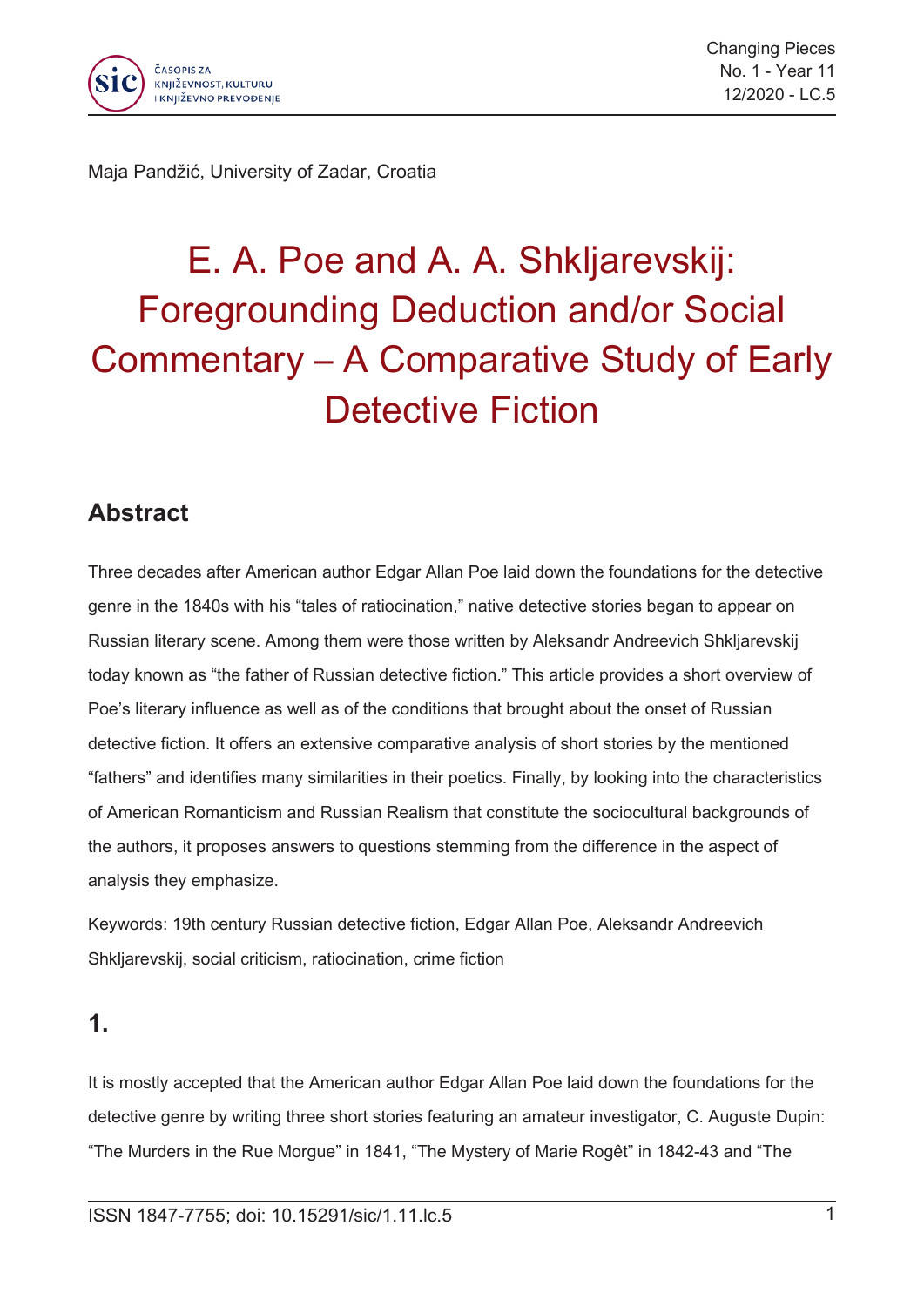

Purloined Letter" in 1844 (Thoms 133; Unrue 117; Dubose 1). Each of these stories has at its center <sup>a</sup> mysterious crime representing <sup>a</sup> challenging puzzle not only for the protagonist but also for the reader, who competes with him in gathering clues, aspiring to solve it before the narrative ends. Apart from the structure and content that would come to form the template of classic detective fiction, Poe introduced various concepts that were later developed further by authors who, in their own right, became milestones in the genre's evolution.

Poe's "tales of ratiocination," as he called them, reached France in the 1860s, considerably influencing Emile Gaboriau and many others as they "raided his stories for ideas" (Messac 348–78; Knight, Crime Fiction 29). For instance, Gaboriau's best-known works, such as The Lerouge case ( L'Affaire Lerouge, 1866) featuring an amateur detective Le Père Tabaret, or his novels starring Tabaret's disciple policeman Lecoq, expanded on Poe's ideas of logical reasoning (Schutt 43) and displayed brilliant deductions of the protagonists (Knight, Crime Fiction 50). In England, the form pioneered by Poe was utilized by Wilkie Collins in his much celebrated The Moonstone in 1868 (Priestman 2), the novel T. S. Eliot called "the first and greatest of English detective novels" (412). Back in America, Anna Katharine Green mastered Poe's locked-room mystery formula in the long form with The Leavenworth Case in 1878 (Dubose 4), earning her the title of "The Mother of the Detective Novel" (Maida 1989). Most notably, Poe's formula of the eccentric but brilliant amateur detective, whose investigative process is chronicled by an admiring companion, was skillfully taken up by Arthur Conan Doyle and mirrored in his characters of Sherlock Holmes and Dr. Watson, first appearing in 1887's A Study in Scarlet. Poe's other devices include armchair detection<sup>[1]</sup> the innocent suspect, the in-plain-sight clue, the verbal clue (Dubose 2).

And while there is an abundance of material available on the topic of the genre's emergence in the United States, France and England, along with Poe's literary influence on various authors in those countries, as shown by the work of R. Messac (1929), D. H. Unrue (1995), S. Schutt (1998), M. Priestman (1998), M. H. Dubose (2000), P. Thoms (2002), S. Knight (2004), and many others, not much has been written on the same topic in Russia. Those that have studied Poe's influence in Russia, such as J. D. Grossman (1973) and V. Astrov (1942), focused primarily on defining the similarities between his artistic style and that of F. M. Dostoevskij while merely brushing upon the concepts related to the beginnings of detective fiction. Perhaps the reason for this lies in the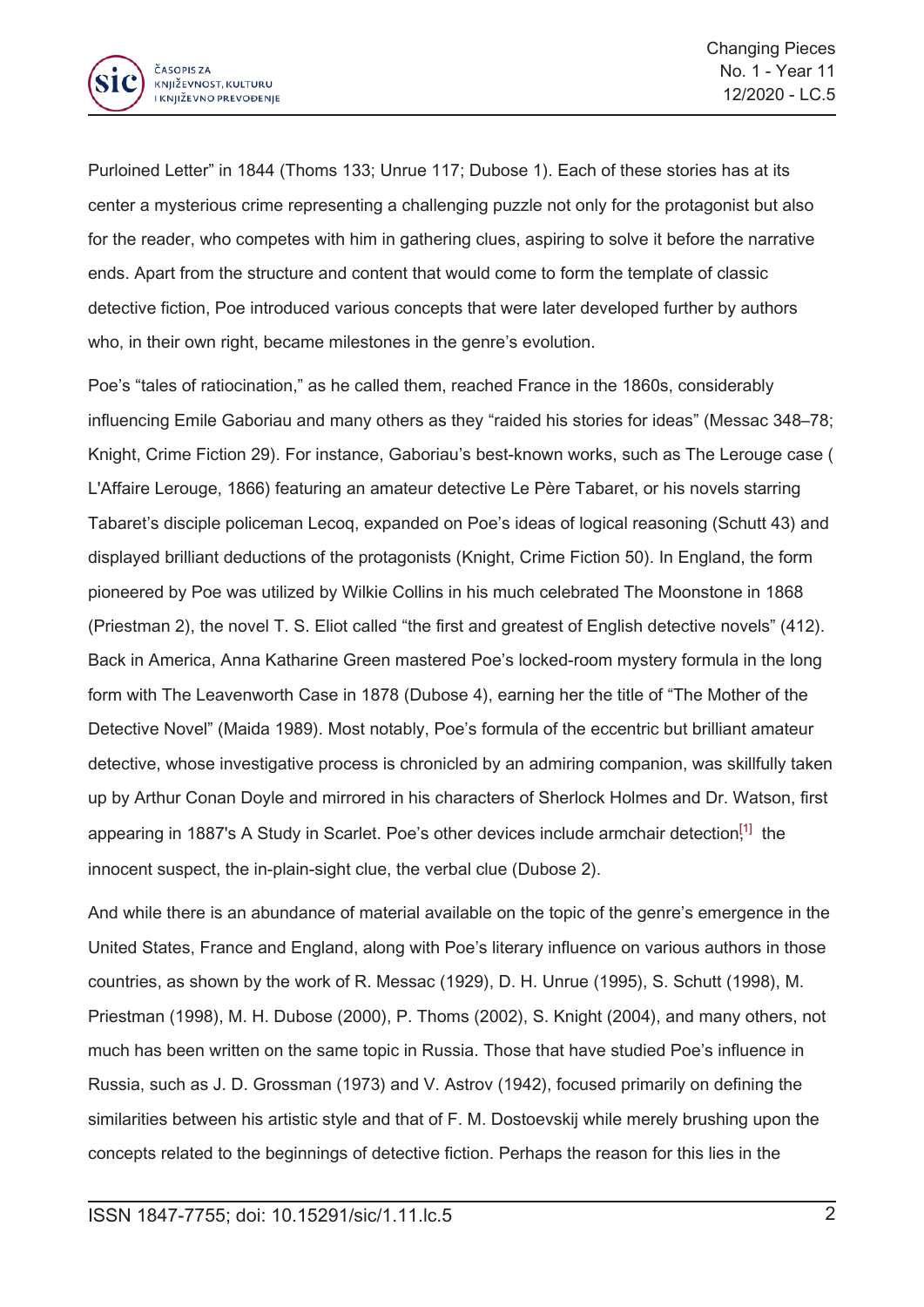

general thought, even of its native 20th century researches – as Vladimir Razin has shown in his study (2000<sup>j2]</sup> – that Russia did not contribute to the development of detective fiction in its early stages; did not have any outstanding masters or ancestors in this precise field of literature. But what of the names such as Aleksandr Andreevich Shkljarevskij, whose fiction, as will be shown in this article, combines the elements of classic detective fiction with the tendencies of Russian Realism and incorporates the values of both? In fact, detective fiction arrived into Russia shortly after its spread through Western Europe. Gaboriau's ten novels were translated in the period between 1868 and 1874, followed by the translations of abovementioned novels by Collins and Green also shortly after their publication (Rejtblat, Ot Bovy 296). This literary process coincided with <sup>a</sup> number of momentous changes in Russia's social framework which generated favorable circumstances for the birth of Russia's indigenous detective fiction.

Namely, after Russia had suffered <sup>a</sup> defeat at Sevastopol and lost the Crimean War, tsar Alexander II, now aware of the country's disadvantages, introduced <sup>a</sup> series of Great Reforms, the most significant of which was the emancipation of serfs in 1861 (Daly 53). The reduction of nobility privileges and the elevation of common people's status followed. As <sup>a</sup> result the commercial and industrial expansion was accelerated and the capitalist development intensified (Mosse 71), propelling Russia into <sup>a</sup> new urbanized reality similar to that which gave rise to detective fiction in the West. With the publication of four Court Statues (sudebnye ustavy) in 1864, the principles of European public law were admitted into Russian legislation and greatly improved the country's judicial system (74). The hierarchy of courts was simplified, independent judiciary created, trial by jury introduced and all subjects proclaimed equal before the law (Daly 56-57). Trials were now open for public and became an event of great interest. They attracted spectators and journalists who published reports enabling the readers to closely follow the court proceedings (57). Moreover, journals, which have been reporting on criminal trials from abroad and polemicizing on the phenomenon of crime in Russian society (Whitehead 234), continued to discuss legal problems and sensational cases in skillfully written essays and articles (Rejtblat, Ot Bovy 297). This meant not only that fiction writers had before them an entirely new wellspring of ideas, but also that the readership was ripe and ready for their reception. Claire Whitehead showed that the role of polemical writing (publicistika) played <sup>a</sup> significant role as "a conduit between socio-historical factor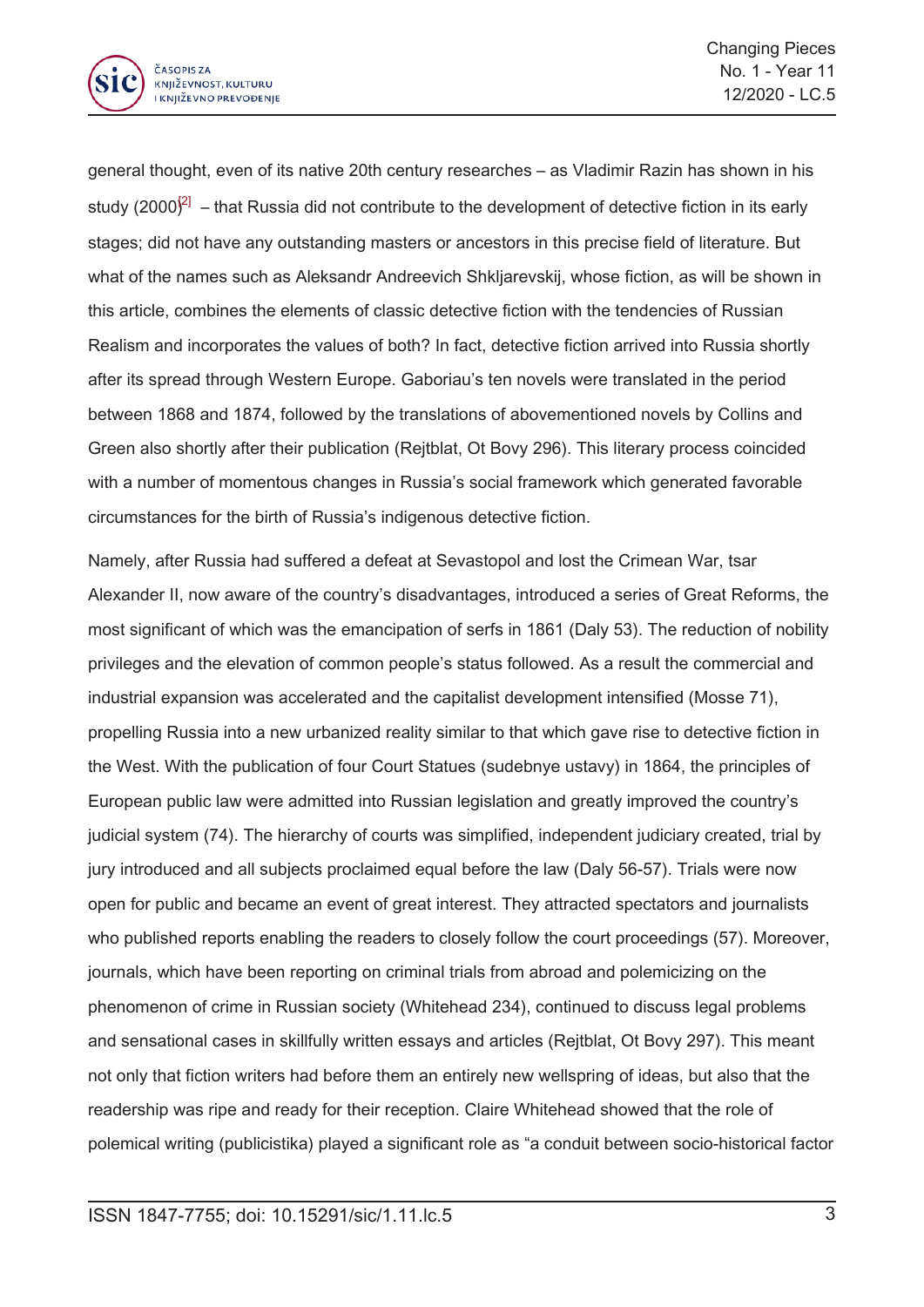

and literary fictional production," influencing the practice of writing detective stories in the period between 1860s and 1880s (232). Equally relevant prerequisite was the founding of the institution of judicial investigators in early 1860s (235), which gave the potential authors an idea for <sup>a</sup> new literary protagonist. Thus, with the favorable conditions generated, the stage was set for the birth of native Russian detective novel. Although, the designation 'detective genre' was not yet used in classifying works of literature; instead the label 'crime fiction' was given to novels, novellas and short stories (ugolovnyj roman/povest'/rasskaz) dealing with felonies (Rejtblat, Ot Bovy 296).

The "delivery" occurred in 1972, claims Abram Rejtblat, when three fictional works dealing with criminal investigation were published: Without <sup>a</sup> Trace (Koncy <sup>v</sup> vodu) by Nikolaj Dmitrievich Ahsharumov, Murder in Medveditsa Village: A Juridical Story (Ubijstvo <sup>v</sup> derevne Medvedice: Juridicheskaja povest') by Semjon A. Panov and Tales of an Investigator (Rasskazy sledovatelja) by Aleksandr Andreevich Shkljarevskij (298). Among these authors, Shkljarevskij achieved the greatest popularity and was <sup>a</sup> century later recognized as the father of Russian detective fiction (Rejtblat, Ot Bovy 298; Rejtblat, "Russian Gaboriau" 5; Shpilevaja 145; Shilova 35).

It was Rejtblat's essay titled "'Russian Gaboriau' or Dostoevsky's disciple?" ("'Russkij Gaborio' ili uchenik Dostoevskogo?") that served as the preface to the collection of Shkljarevskij's stories republished in 1993, which would motivate <sup>a</sup> handful of other researchers to publish articles on the same subject. G. A. Shpilevaja (2012) compared Shkljarevskij's works with those of Gaboriau, claiming they are the forefathers of police fiction. K. S. Overina (2013) treated Shkljarevskij's texts as the representative examples of Russia's 19th-century crime fiction and extracted several patterns to compare them with formulas (not) used by A. P. Chehov in his story "The Shooting Party" ("Drama na ohote"). S. A. Kibal'nik (2017) analyzed the correlations between Shkljarevskij's biography and his literary work and, lastly, Shilova (2019) using epistolary documents as the context for her research, underlined the influence of F. M. Dostoevskij on Shkljarevskij. While focusing on the topics introduced in Rejtblat's essay, the majority of researches seem to have forgotten about the very roots of detective fiction cultivated by Poe. Therefore, rather than comparing Shkljarevskij's stories with those of Gaboriau or Dostoevskij, this article aims to venture beyond the "mediators" and compare Shkljarevskij's stories with Poe's, who undoubtedly influenced Gaboriau's works and, as the article will attempt to show, left his mark on Dostoevskij's.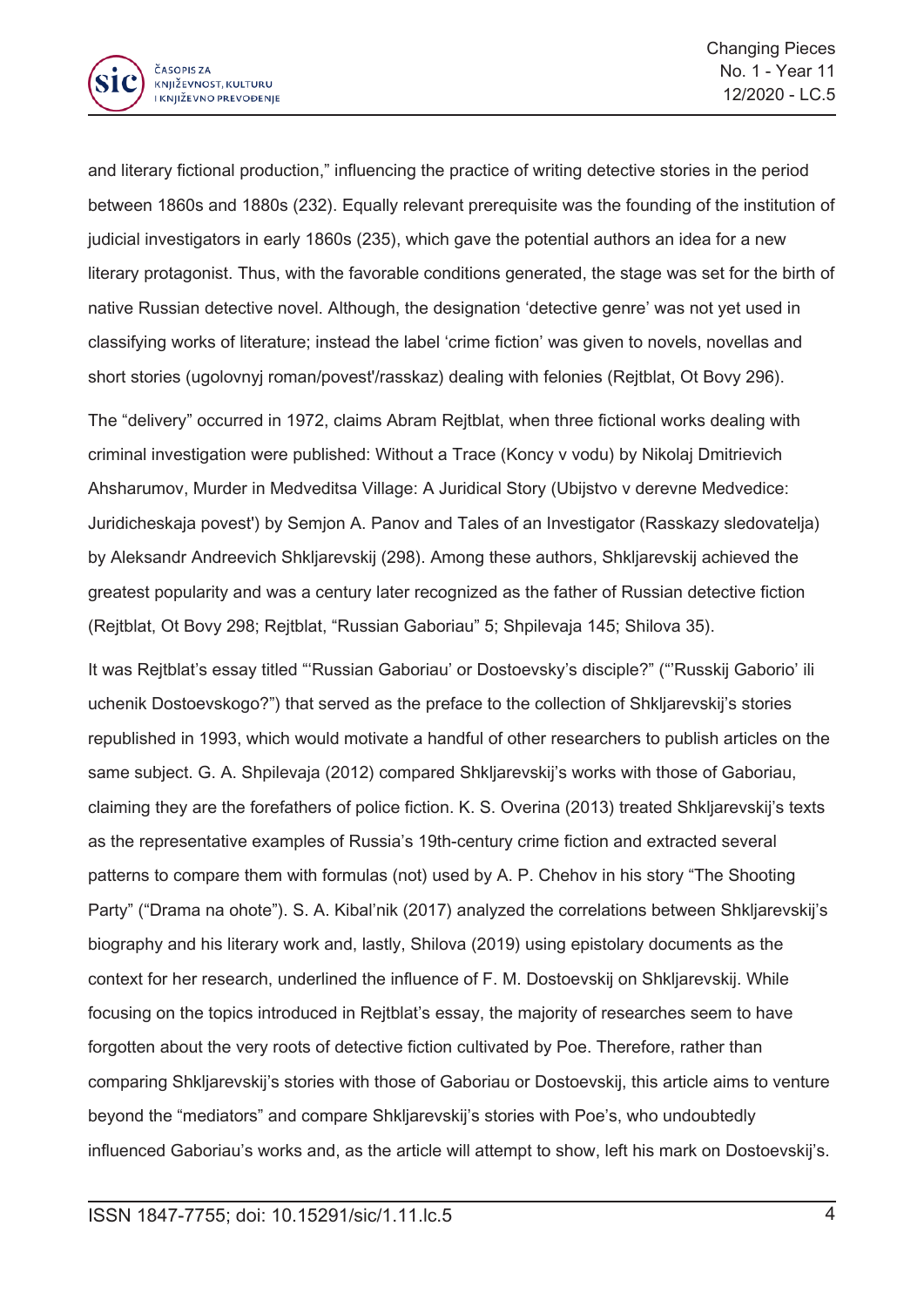

An additional aim is to examine the literary tendencies of the period during which they wrote, with the purpose of, for example, linking Shkljarevskij's methods not to Dostoevskij but to <sup>a</sup> larger literary formation.

## **2.**

The first translations of Poe's literary works, as indicated by Joan Delaney Grossman (1973), came to Russia via France, where the American was widely accepted due to residues of Romanticism and <sup>a</sup> liking for sensationalism. Thus, it is no wonder that Gaboriau as well found in his texts <sup>a</sup> source of inspiration. Poe's first literary work translated into Russian was "The Gold-Bug" ("Zolotoj zhuk," 1843) in 1847 (Osipova 142-43), which researchers defined as <sup>a</sup> cipher story (Niebuhr 22) and recognized in it the process of rational detection (Hayes 146). Ten years later "The Murders in the Rue Morgue" was translated and published in two March issues of literary magazine Son of the Fatherland (Syn otechestva), albeit under <sup>a</sup> different title – "Mysterious Murder" ("Zagadochnoe ubijstvo") (No. 11, 250-54; No. 12, 271-75). In other words, it was Poe's detective fiction that first saw light on the Russian literary marketplace, long before Gaboriau's. What is more, by the beginning of 1860s there was already <sup>a</sup> substantial number of his other stories translated (Shaulov 243), and although two decades would pass until Poe received greater attention in Russia, another three of his stories were published in 1861 in the literary magazine Time (Vremja) edited by none other than Dostoevskij.

This great Russian writer even wrote an article in which he underlined that Poe often chooses to place his protagonists "in <sup>a</sup> most extraordinary outward and psychological situation, and, then, describes the inner state of that person with marvelous acumen, and amazing realism<sup>{3]</sup> (230), something Dostoevskij would practice in his own literary masterpieces such as Crime and Punishment (Prestuplenie i nakazanie, 1866) or The Brothers Karamazov (Brat'ja Karamazovy, 1880). Dostoevskij marveled at Poe's competence to present "anything that is very unusual or has never before occurred and is only conceived as possible" so truthfully and "in all its details with such stupendous plasticity that you cannot but believe in the reality or possibility of <sup>a</sup> fact which actually never has occurred" (230-31). Any connoisseur of detective fiction would immediately in those lines recognize the words of Auguste Dupin: "The proper question in cases such as this, is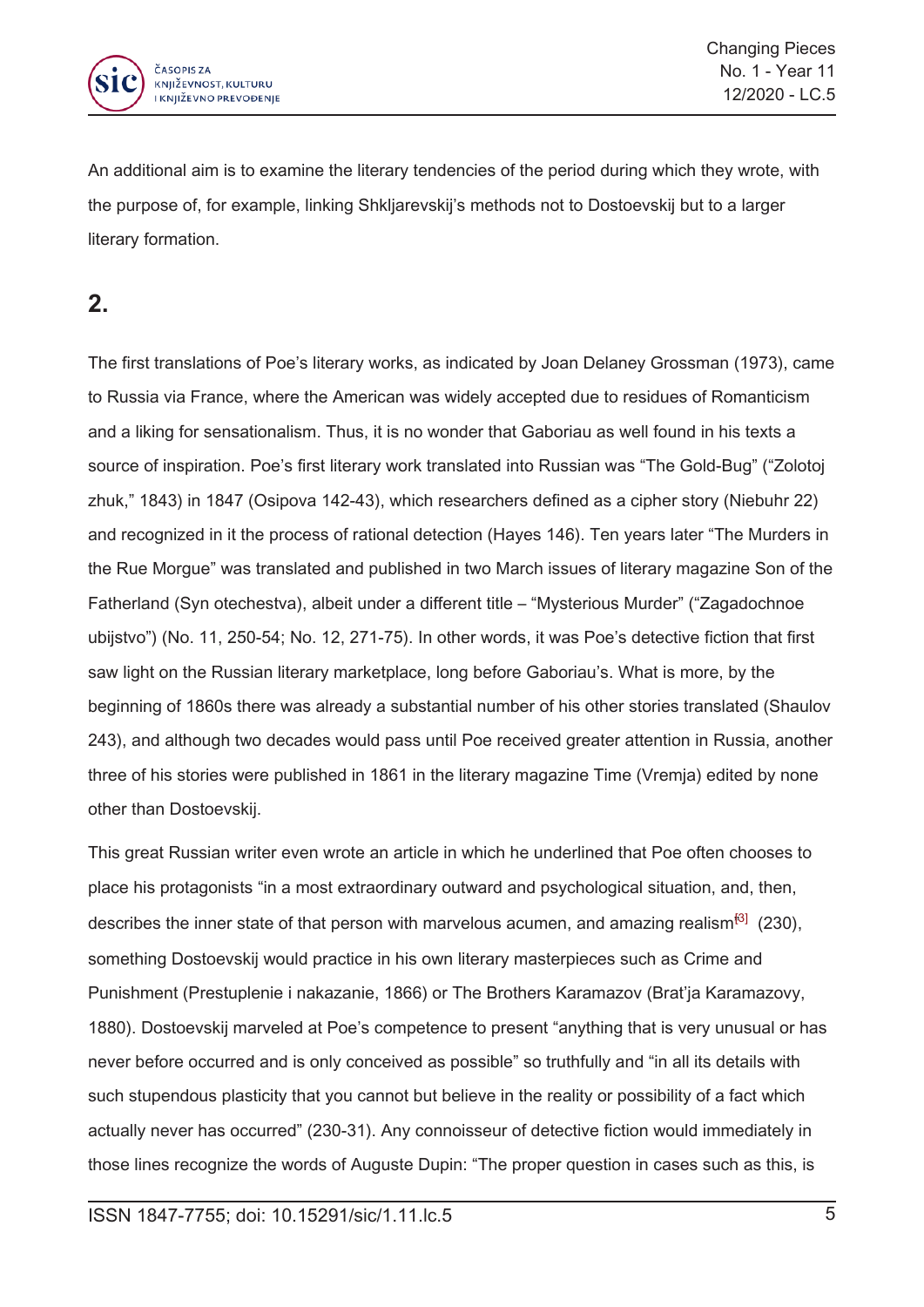

not so much 'what has occurred?' as 'what has occurred that has never occurred before?'" (Poe, Selected 135, 213). The fact that Dostoevskij adopted one of Dupin's essential ideas and skillfully adapted it to express his admiration, shows that Poe and his detective fiction left quite an impression and stirred his productive impulses.

Along these lines, Grossman claims that Dostoevskij used Poe's story "The Tell-Tale Heart" as <sup>a</sup> model for certain aspects of Crime and Punishment. Namely, despite the fact they are not true classic detective stories because they reveal the murder's identity at the very beginning, "in both the converse side of the detection process is shown, as the reader wonders when and how the criminal will be broken down," both protagonists display self-sabotaging bravado, both make <sup>a</sup> confession following only <sup>a</sup> polite conversation with the police without being overtly interrogated (Grossman 51). On <sup>a</sup> similar note, Vladimir Astrov notices that "The psychological ratiocination as applied by the examining magistrate, Porfiry Petrovich, has much more of Poe's Monsieur Dupin than of the methods practiced by the real magistrates in those days" (72).

To summarize, both Gaboriau and Dostoevskij, whose literary works Shkljarevskij's have been linked to by several researches, were undoubtedly exposed to the influence of the same author – Edgar Allan Poe. Therefore, the comparative analysis of similarities and differences in the approaches of two detective fiction "fathers," Poe and Shkljarevskij, seems invaluable. For this purpose three stories of each author have been chosen – "What motivated the murder? Tale of an investigator" ("Chto pobudilo k ubijstvu? Rasskaz sledovatelja"), "Tale of <sup>a</sup> Judicial Investigator" ("Rasskaz sudebnogo sledovatelja"), and "A Secret Investigation" ("Sekretnoe sledstvie") by Shkljarevskij and Poe's Dupin trilogy mentioned above. Due to the imbalance of material on their poetics, the priority will be given to Shkljarevskij and his stories. Since they are presumably less known to the readership, the article will include their summaries for the purpose of enabling better understanding.

### **3.**

To begin with, both authors use titles indicative of the crime genre. However, while Poe underscores the words "murder," "mystery," and "theft," and is precise about either the location, person or object they refer to, Shkljarevskij stresses the question of motivation behind the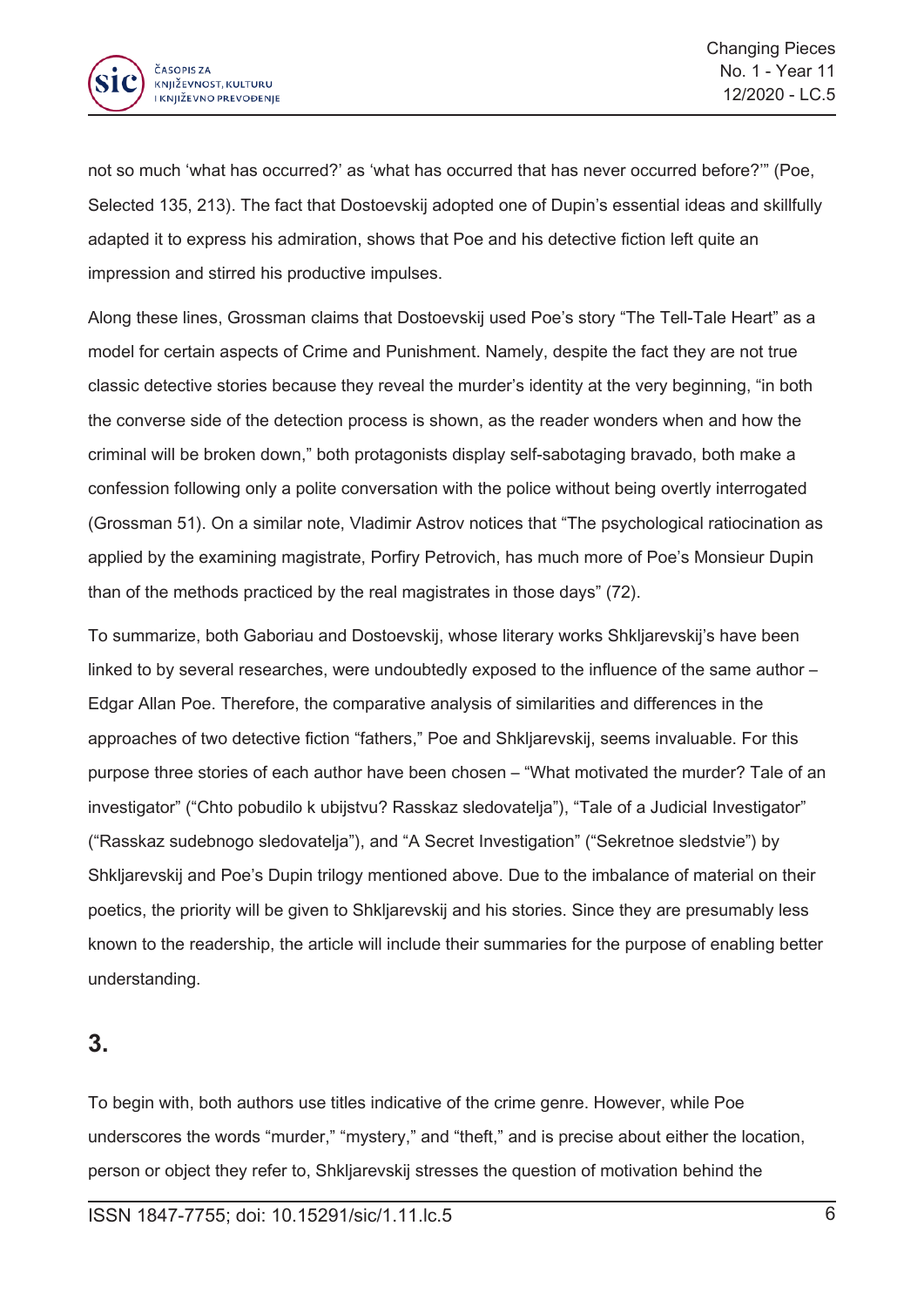

unspecified murder and in each uses <sup>a</sup> term derived from the word "investigate," albeit with no exact names of persons or locations. Such fair degree of imprecision broadens the boundaries of text, enabling it to encompass <sup>a</sup> wider context; it renders an answer to <sup>a</sup> particular problem applicable in <sup>a</sup> number of others in their general points; it even implies individuality overshadowed by the anonymity of collectivism.

All stories except for "The Purloined Letter" begin and deal with murder. Because it is <sup>a</sup> unique crime "carrying an atavistic weight of repugnance, fascination and fear" and the ultimate crime since there can be no resurrection, the murder can capture the reader's attention and maintain his/her interest (James 5). As S. S. Van Dine instructs "no lesser crime than murder will suffice," especially if the text is lengthy. In each story the corpse is described in great detail with the aim of intensifying the necessity of revealing the culprit and the circumstances of the murder. As for the "The Purloined Letter," it is at least half in length compared to other stories and thus requires no murder to capture and hold the reader's attention.

In the introductory part of "The Murders in the Rue Morgue," the narrator speaks of the pleasure that disentangling enigmas brings to the analyst as well as of the skills he employs, for instance, in playing draughts and whist. The ability to identify with the opponent, the high quality of observation and the knowledge of what to observe are defined as essential. The introduction is then used not only to acquaint the reader with the skills Dupin will be employing in his investigation, but also to provide him/her with the necessary "apparatus" to join in the game of detection.

On the first pages of Shkljarevskij's "What motivated the murder?" <sup>a</sup> similar invitation is extended to the reader via the investigator's thoughts upon his arrival at the crime scene:

*It's amazing how the most simple and ordinary things take on <sup>a</sup> different nature during criminal* investigations. For instance, as I was walking through the hall, it seemed to me that the mirrors, the *piano, and the armchairs looked at me differently than before; ... Every single thing in the office* seemed to be saying: 'I witnessed a crime ... but I won't tell you what happened; I will look at you mysteriously and sternly until you figure it out on your own...' Take, for example, a knife, a nail, a glass... Today these things have only prosaic meaning, but if any of them were to be used as a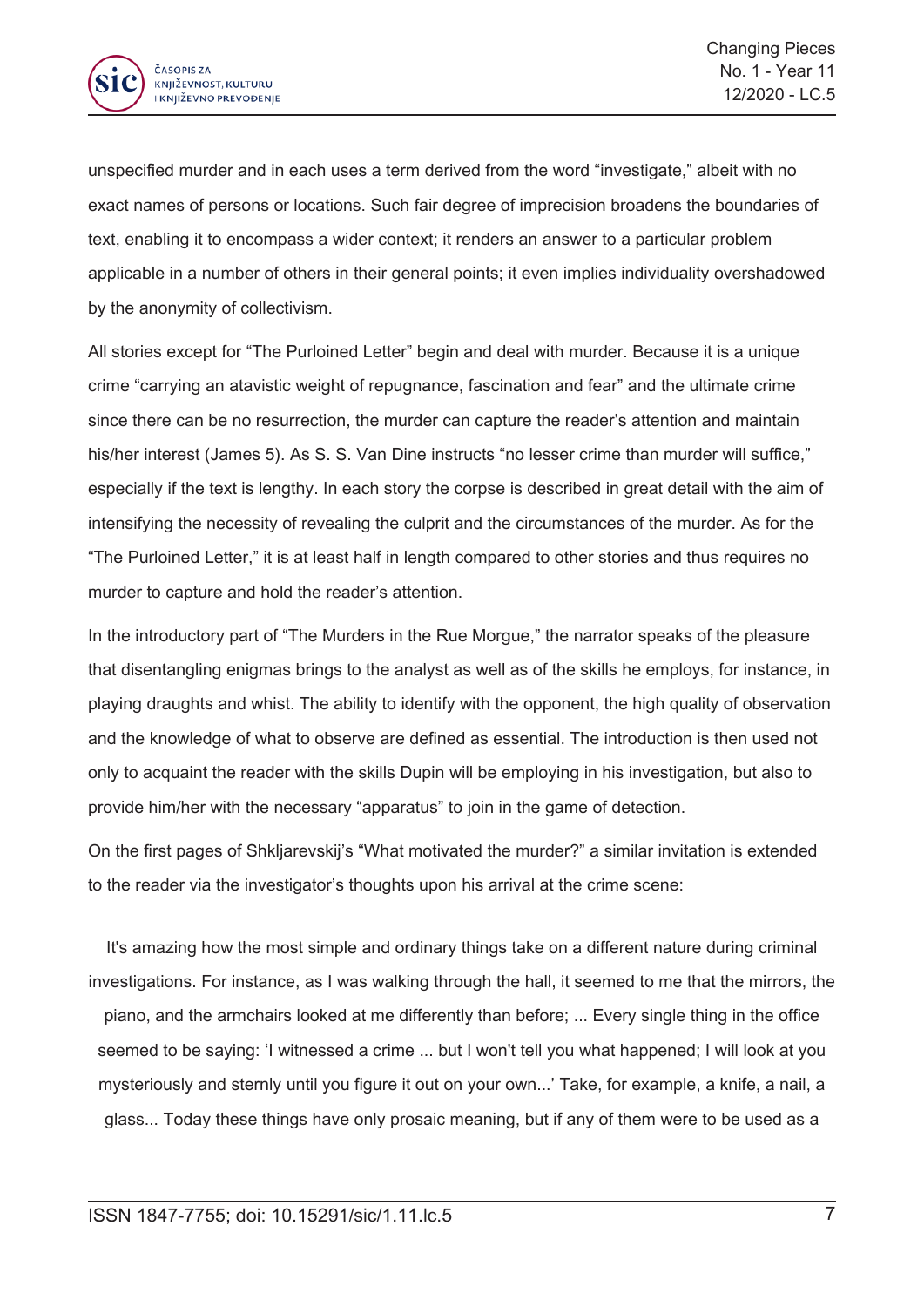

*murder weapon tomorrow, they would immediately stir something troubling in us. [4] (Shkljarevskij 8)*

By accentuating that once they become <sup>a</sup> part of <sup>a</sup> crime scene objects acquire <sup>a</sup> different character, Shkljarevskij cautions that, should the reader join the investigation, he/she needs to be alert and observant of the details, as each of them might be the crucial piece of <sup>a</sup> puzzle. He also underlines that descriptive passages in detective fiction have <sup>a</sup> distinctive nature – not to serve as <sup>a</sup> device for stimulating profound associations of the subconscious mind like in other literary genres, but to function as <sup>a</sup> cogwheel in the clockwork mechanism of <sup>a</sup> detective story.

In the same manner that Poe provides an example of the analyst's ability to identify with another by illustrating how Dupin successfully traced the train of his companion's thoughts, so does Shkljarevskij give an example of deductive observation when his investigator enters the crime scene. Before us lies the room of <sup>a</sup> wealthy retired colonel, Valerian Konstantinovich Verhovskij, found stabbed to death. Following the inspection of the body the investigator notices an empty scabbard displayed on the wall rug, which seems to be, he notes, the perfect fit for the dagger used as the murder weapon. Having given an example of observation and deduction, he makes no further comments on the clue but leaves ample space for the reader to test his/her own deductive skill. We assume that the perpetrator did not plan the murder, but probably reached for the closest weapon as <sup>a</sup> result of strong emotional impulse. Indeed, the perpetrator will turn out to be Valerian's illegitimate son, Nikolaj Valerianov Hovskij, who committed the murder out of deepseated resentment for his father, combined with an instantaneous overwhelming need to protect the woman he considered his true mother. Shkljarevskij's observational method seems not only plausible but easier for the reader to master than Poe's method of identifying oneself with the criminal, which consequently makes Shkljarevskij's stories more accessible.

When explaining the analyst's methods, Poe's narrator also mentions the necessity of examining the countenance of those involved, their glances, their "every variation of face as the play progresses, gathering <sup>a</sup> fund of thought from the differences in the expression of certainty, of surprise, of triumph, or of chagrin" (Poe, Selected 120). And while an illustration of this method is given in Dupin's explanation of how he managed to read his companion's mind, it remains largely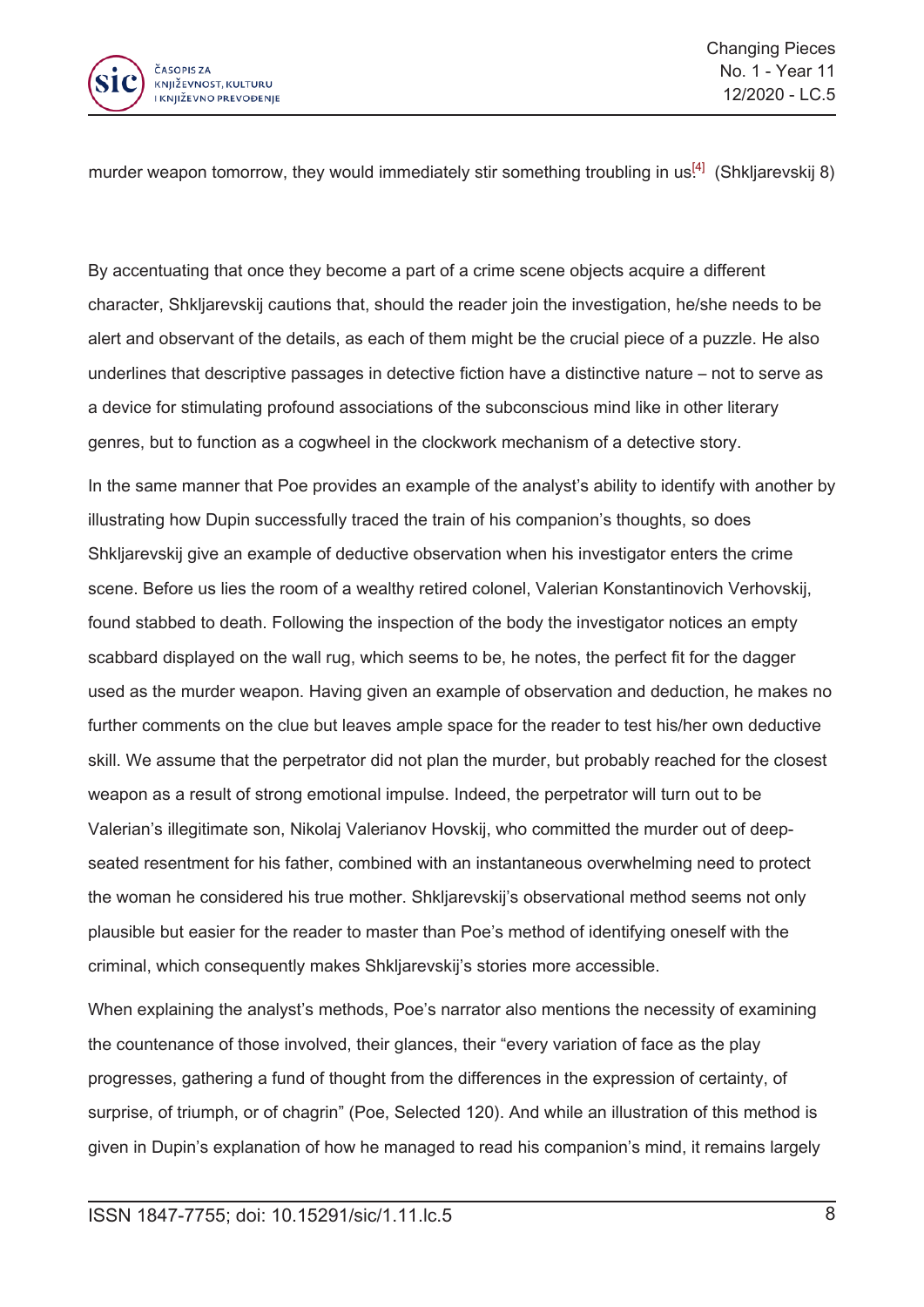

unimplemented in the investigation itself. The reader is deprived of the chance to observe the expressions and physiognomy of suspects, especially in "The Mystery of Marie Rogêt" where the entire investigation is conducted from the armchair. Instead, Dupin and his companion (and the reader) gather clues by reading excerpts from the local newspapers L'Etoile, Le Moniteur, Le Commerciel, etc.

Shkljarevskij, on the other hand, embraces the method listed by Poe's narrator. His judicial investigator notices the long and pale faces of footmen, maids and other household servants, including Valerian's valet Prokof'ich who was: "troubled, sorrowful and stood slumped with eyes sore and red from the tears he shed" (Shkljarevskij 8). On more than one occasion, he comments on the demeanor of Valerian's wife Antonina Vasil'evna and her two companions Avdot'ja Nikolaevna Kardamonova and Zhozefina Francevna Ljuseval'. These observations allow the reader to advance further in the game of deduction; to exclude certain suspects (e.g. Prokof'ich) while entertaining the guilt or at least the involvement of others.

The opportunity for this is provided for in Shkljarevskij's "A Secret Investigation" in which the sudden death of <sup>a</sup> young woman, Zinaida Aleksandrovna Mozharovskaja, firstly seen as related to her health problems, proves to be the result of poisoning. The murder was planned by her friend, Avdot'ja Nikanorovna Krjukovskaja, who was/is passionately in love with Zinaida's husband, Arkadij Nikolaevich. Although, Avdot'ja says nothing compromising when giving her first statement, the judicial investigator makes an observation of her physiognomy that makes him think of her "extremely passionate nature" (Shkljarevskij 84). Similarly, at the end of <sup>a</sup> lengthy passage on Mozharovskij's attractive features and noble manners, <sup>a</sup> brief note is given that: "something about him also made you think he was excessively kind, or rather, characterless, and could easily be wrapped around some clever schemer's finger ..." (84). Consequently, when Mozharovskij portrays Avdot'ja as an admirable woman, an attentive reader will not take his statement for granted but will detect the author serving him the "red herring." In other words, such observational remarks on the countenance, demeanor and physiognomy of characters seem to be essential for the reader's involvement in the investigation. Planted throughout the text they enable him/her to arrive at conclusions more easily than in Poe's stories where emphasis is placed on inanimate clues.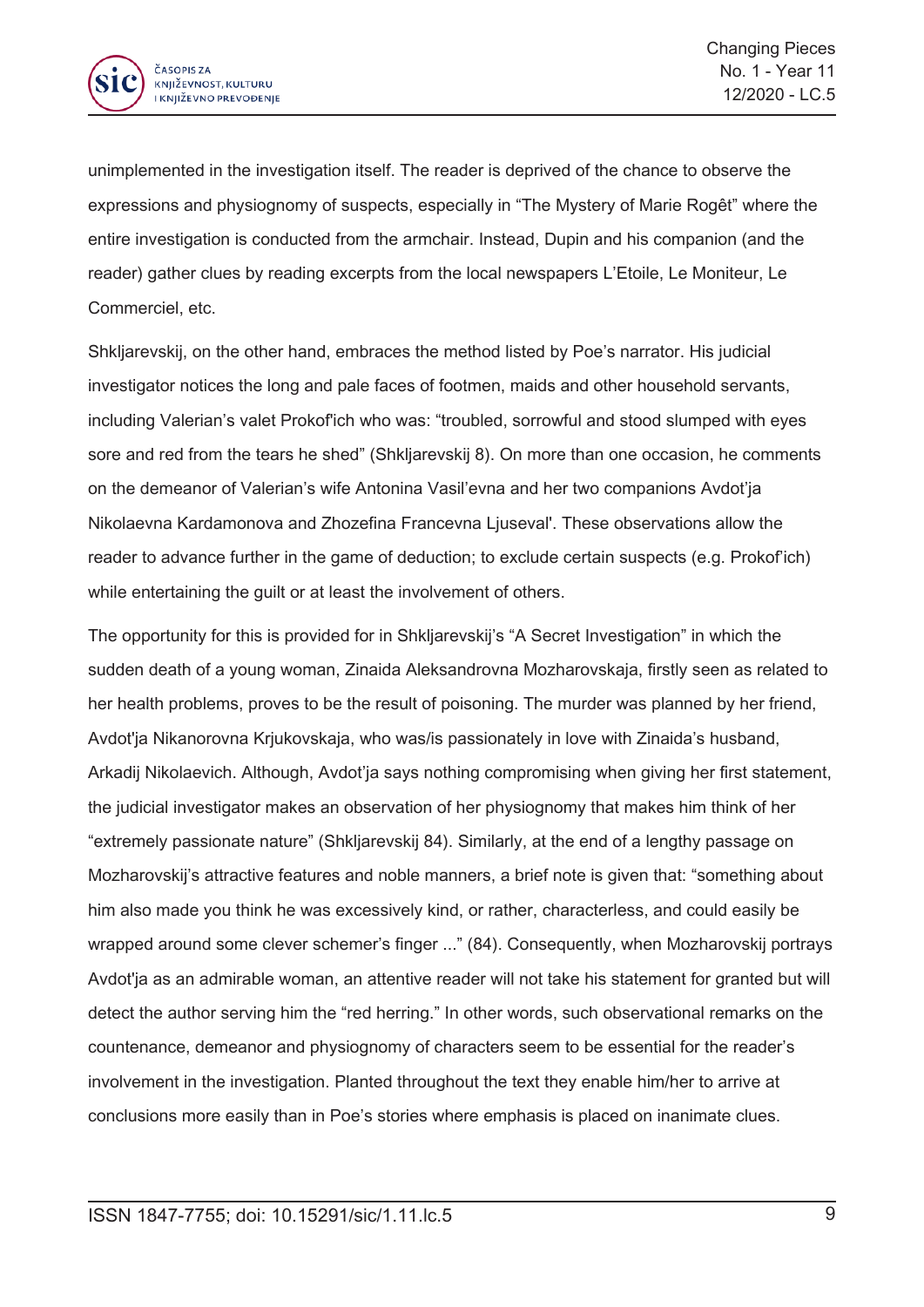

By choosing to put the characters rather than inanimate objects into the focus of investigation, Shkljarevskij broadens the text to include their personalities. He gives voice to almost each character; <sup>a</sup> voice that becomes "louder" and "steadier" proportionally to its owner's importance for the plot and depending on how far we are into the narrative. For instance, in "What motivated the murder?" the first round of conversations between the investigator and the members of Verhovskij household are either in dialogue form with almost equally distributed lines between interlocutors or the detective briefly retells the statements given, but as the plot progresses his presence diminishes. Such is the case after incriminating evidence is found in Antonina's and Zhozefina's rooms. The latter, having decided to correct her statement, asks "Where should I start? From yesterday when I saw the murder, or earlier, with the story of my life", the investigator answers: "The more you tell me about the circumstances of your life, ... , the better" (Shkljarevskij 20).

Having invited Zhozefina onto the stage, the investigator almost completely removes himself from the text and she begins her story form the time she was orphaned but fortunate enough to be hired as <sup>a</sup> governess by <sup>a</sup> family moving to Russia. We find out she changed jobs many times and was constantly perused by men who gave her promises but always ended up deceiving her as she was frivolous and gullible. Thus she made herself <sup>a</sup> promise to change and secure her future by all means necessary. Her salvation came in the shape of Valerian Verhovskij, who, although married, arranged for her to move into his home where they continued their affair in secret. Therefore, when she, as was usual, came to his room in the middle of the night but stumbled on his corpse, she decided to hide her stained clothes and say nothing. Zhozefina's uninterrupted "confession" is an attempt at justification of her actions before both the investigator and the reader as it emphasizes the circumstances that shaped the personality of <sup>a</sup> woman who would rather choose to give <sup>a</sup> false testimony than have her social status compromised. In other words, the sociocultural context has significant importance in understanding the motives behind even <sup>a</sup> minor crime such as this. The reader is further assured of her story's credibility by yet another example of countenance observation: "Ljuseval's manners, which accompanied her testimony, the play of her physiognomy, the color of her face, the animation with <sup>a</sup> slight touch of cynicism, the air of sincerity in her words, made her testimony plausible, and I, suspicious as I am, believed her" (Shkljarevskij 24).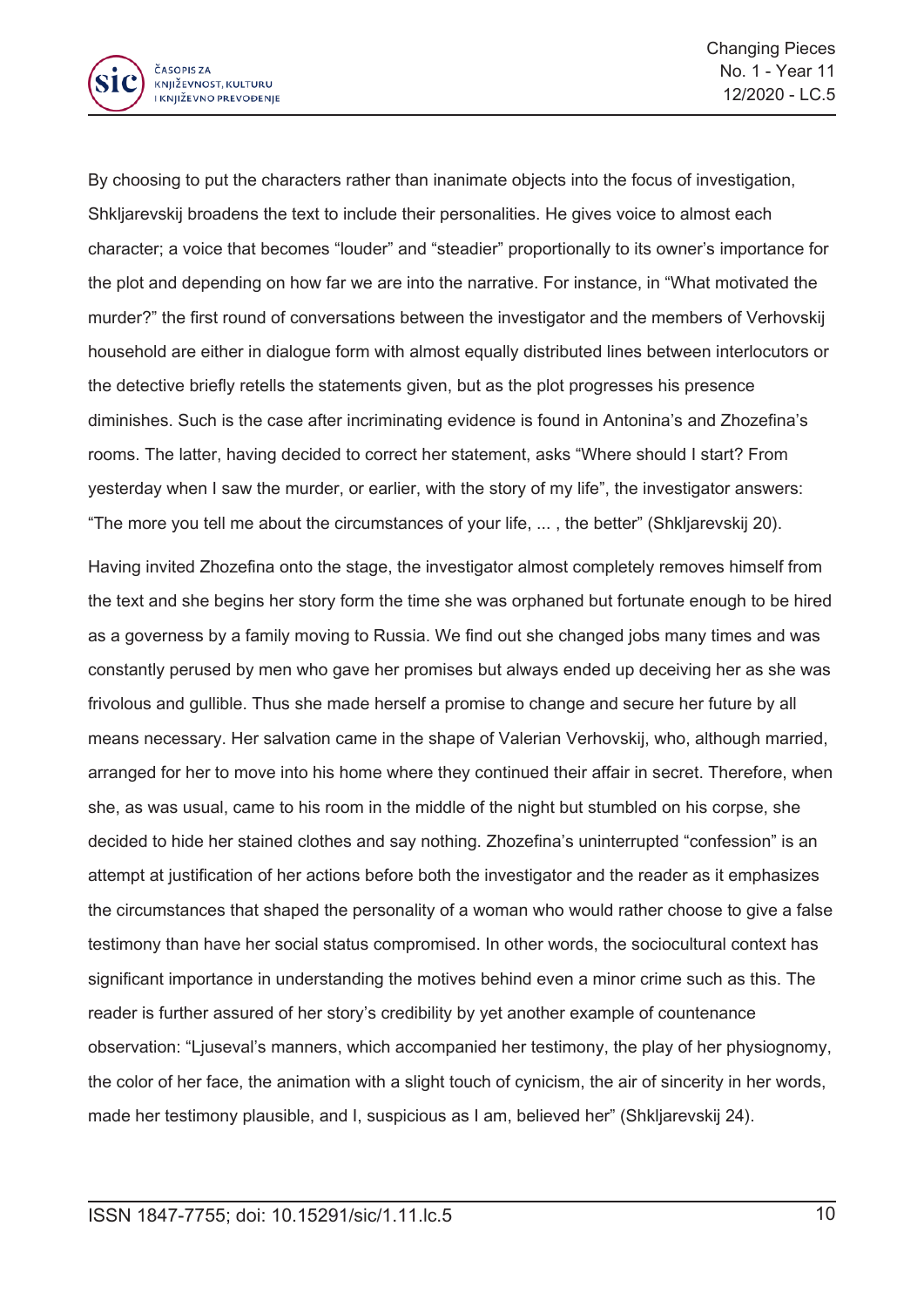

The same invitation to justify herself is extended to Antonina who, in spite of admitting to know the culprit's identity, chooses to keep it <sup>a</sup> secret even for the price of her own reputation and freedom. This invitation will instead be taken up by the murderer himself, who, fearing for Antonina's future, arrives at the investigator's door of his own accord. At this point, it becomes clear that Ljuseval's "confession" served only as <sup>a</sup> prelude to prepare the reader for the real confession of Nikolaj Valerianov. Instead of <sup>a</sup> few pages his will span over half of the story in total and include the chronicle of Verhovskij family as well as his own biography. We find out that Valerian married Antonina out of selfishness and had numerous affairs with other women, one of which was Nikolaj's birth mother, Lizaveta Dmitrievna. Good-hearted and childless Antonina, having found out about her husband's ailing illegitimate son, took the boy in and nurtured him back to health as he was her own. Nikolaj depicts his early childhood in the village with Antonina as the happiest time of his life, except for the contrasting "dark days" when Valerian threatened and beat him during his visits because the boy reminded him of the affair Lizaveta had with another man. Although she was instructed to leave Nikolaj in the village, Antonina continued to care for him in secret and even paid for his education by selling her dresses and jewelry as she had no other monetary resources. When he finished high school and moved to the same town, Valerian finally approved of him being <sup>a</sup> frequent guest but just as easily threw him out when Nikolaj confronted him for verbally and physically abusing Antonina. Thereby when Nikolaj came back to visit her, Antonina secretly led him inside the house. It was then that Valerian unexpectedly came home and Nikolaj was forced to hide underneath the bed. Listening to his drunken father abuse Antonina, he agonized over how to help her and finally "in my head from the chaos of my thoughts emerged the idea – to kill. 'Yes, to kill!' – I whispered decisively with spasmodic trembling hands as if answering my own question. And again – the previous chaos of thoughts! ... The noise and ringing filled my ears; my heart, it seemed, stopped beating; my hands went cold" (Shkljarevskij 41).

Nikolaj's confession displays not only the key elements that led him to commit the murder but show the analysis of Lizaveta's, Valerian's and Antonina's personalities based on information gathered from different sources; his own observations and interactions, their personal histories, letters and the statements of others. We gradually gain knowledge of Valerian being <sup>a</sup> multiple adulterer, an extreme egoist, <sup>a</sup> squanderer, an alcoholic, and ultimately <sup>a</sup> victimizer. Stated otherwise, the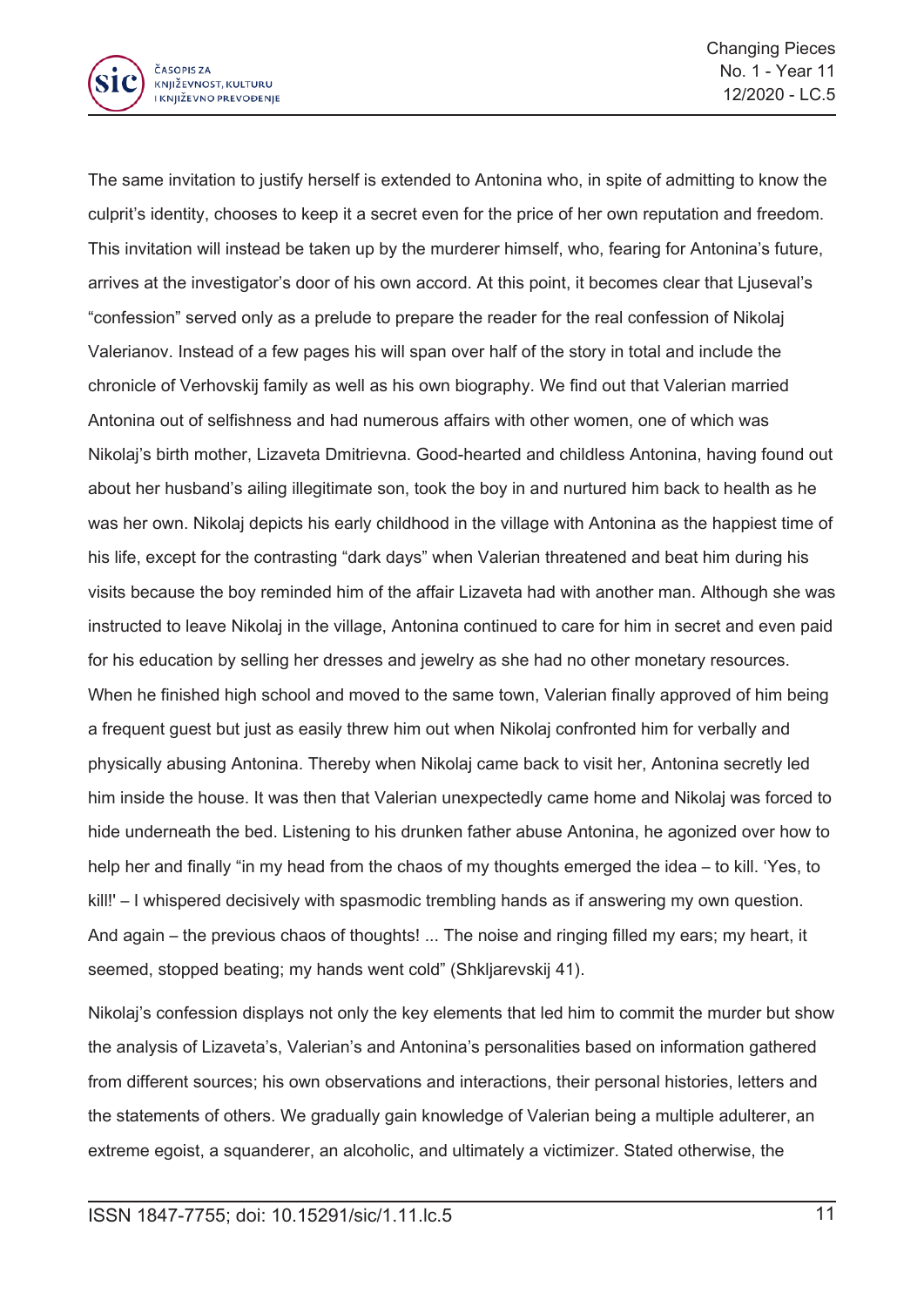

reader is subtly led through <sup>a</sup> separate deduction process aimed at defining Valerian's abuse of his wife and son as the crime that set the other one in motion. The confession then could be considered <sup>a</sup> detection story within <sup>a</sup> detection story, and Nikolaj with his analytic tendencies – <sup>a</sup> sort of detective in the covert one. But as opposed to the main investigation of the murder, this subtle investigation has sociocultural aspects in its general focus. For instance, it underlines the poor status of women in society, their economic dependence on and subjection to men, violence against women; it problematizes adultery as <sup>a</sup> common phenomenon and the neglect of illegitimate children. Bearing in mind that Shkljarevskij demonstrated his ability to employ deductive reasoning in the first half of the text successfully, one could almost claim that he led his judicial investigator to <sup>a</sup> dead-end on purpose and removed him from the stage so the culprit could reveal the sociocultural circumstances, personality-determinative factors and, perhaps, evoke compassion in the reader.

This is also visible in Shkljarevskij's "Tale of <sup>a</sup> Judicial Investigator," which opens up not with <sup>a</sup> crime but <sup>a</sup> commentary on <sup>a</sup> certain "social incident" – the separation of the local rich man, Arkadij Ivanych Pyl'nev, and his wife, Nastas'ja Pavlovna. The whole provincial town is occupied with passing judgment on Nastas'ja, using epithets such as "filthy" and "fallen" despite the fact that hardly anyone knows her. Soon thereafter, she is found strangled in St. Petersburg. The judicial inspector's search for material clues is once again intertwined with statements from those last in contact with the victim. Here the pattern of questioning has <sup>a</sup> ring composition, as it begins and ends with monumental confessions of Aleksandra Vasil'evna Lastova in the middle of which there are short interviews with three suspects. Lastova's first "confession" stretches over two out of eight chapters. In the form of an uninterrupted monologue, she admits that Nastas'ja was in fact her younger half-sister as they had the same father – <sup>a</sup> wealthy landowner who, upon entering marriage, ordered his illegitimate daughters to be sent away to <sup>a</sup> village, where they were to be "de-educated" into peasantry and forbidden from mentioning their parentage. After the emancipation of serfs, Aleksandra earned enough money to take her sister away from the household where she worked and protect her from the advances of men. Eventually, the older sister married Lastov, poor but <sup>a</sup> hard-working man with <sup>a</sup> bright future ahead, whilst the younger married Pyln'ev, <sup>a</sup> man who only inherited his wealth. The women were once again reeducated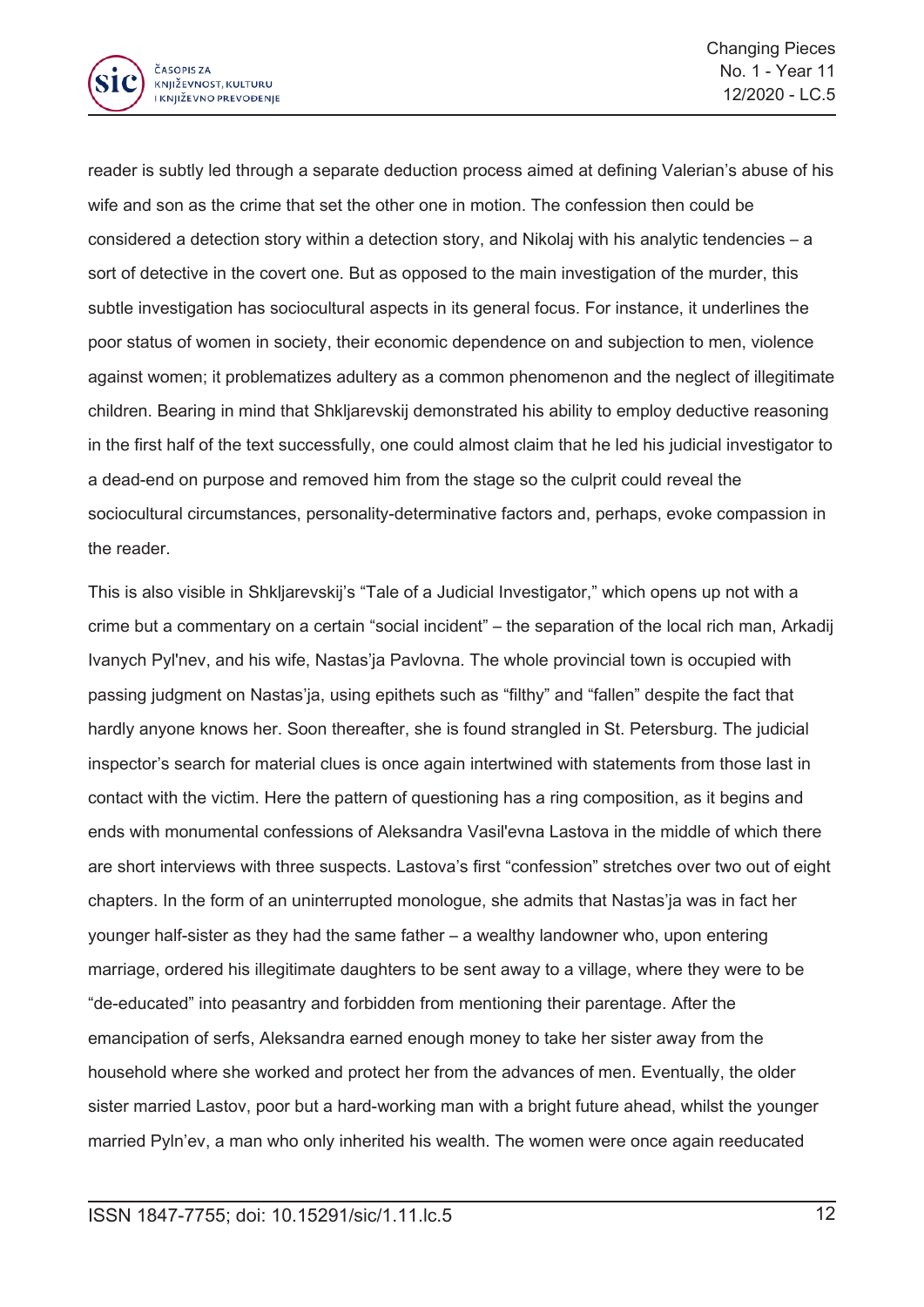

and instructed to hide their lowly past. However, mastering the manners and language of upper class proved difficult for Nastas'ja who committed errors at every step. Things were made more difficult by the fact that "the provincial beau-monde, in its essence, is much smaller than the Petersburg circle – obsessed with secular decency, and merciless in its condemnations... The wife's awkwardness upset her husband. ... Nasten'ka could lead <sup>a</sup> serious conversation on life's matters but was incapable of making small talk. And so the rumors began circulating that Nasten'ka is <sup>a</sup> fool with whom it was impossible to exchange sensible words" (Shkljarevskij 60). Her inability to fit in gradually caused her to withdraw into complete seclusion, even from her husband who, cruel as he was in his fits of jealousy and overall disappointment, claimed that if not for him, the sisters "would have become prostitutes; that taverns, beatings, illness, hospital, and finally death on the street or in an almshouse surely awaited them" (61). It was after he beat up Nastas'ja under the assumption she was having an affair that she finally escaped to St. Petersburg.

Lastova's "confession" is thus yet another example of <sup>a</sup> story within <sup>a</sup> story with <sup>a</sup> narrator who goes to great lengths to illustrate the behavior of characters; who provides fragments of dialogues and comments on the influence of milieu. By disclosing the real identity of her sister and what truly happened in Pyln'ev family, Lastova provides the reader with the solution to the mystery behind the "social incident" from the beginning of the story and in <sup>a</sup> way implies that Pyln'ev and the norms of higher class society are truly to blame for what happened to Nastas'ja. Prompted to tell the truth by new evidence, in her second confession she admits to have strangled her sister because there were rumors in circulation of her visiting taverns and being seen in the company of different men, which not only endangered Lastova's own reputation but made her extremely anxious about the future of her sister whom she deeply cared for: "Nasten'ka's death seemed at that moment the most humane end of her life. She would be delivered from what was foretold [by Pyln'ev] and, in my opinion, awaited her in reality" (79). Apart from the murderer then, the story exposes social issues similar to those in "What motivated the murder?" but with an emphasis on women's status (dependence on men) and the pressure to fit the mold prescribed by social norms. In illustrating the tendency to slander; the cruelty and vanity of upper class circles as well as their absurd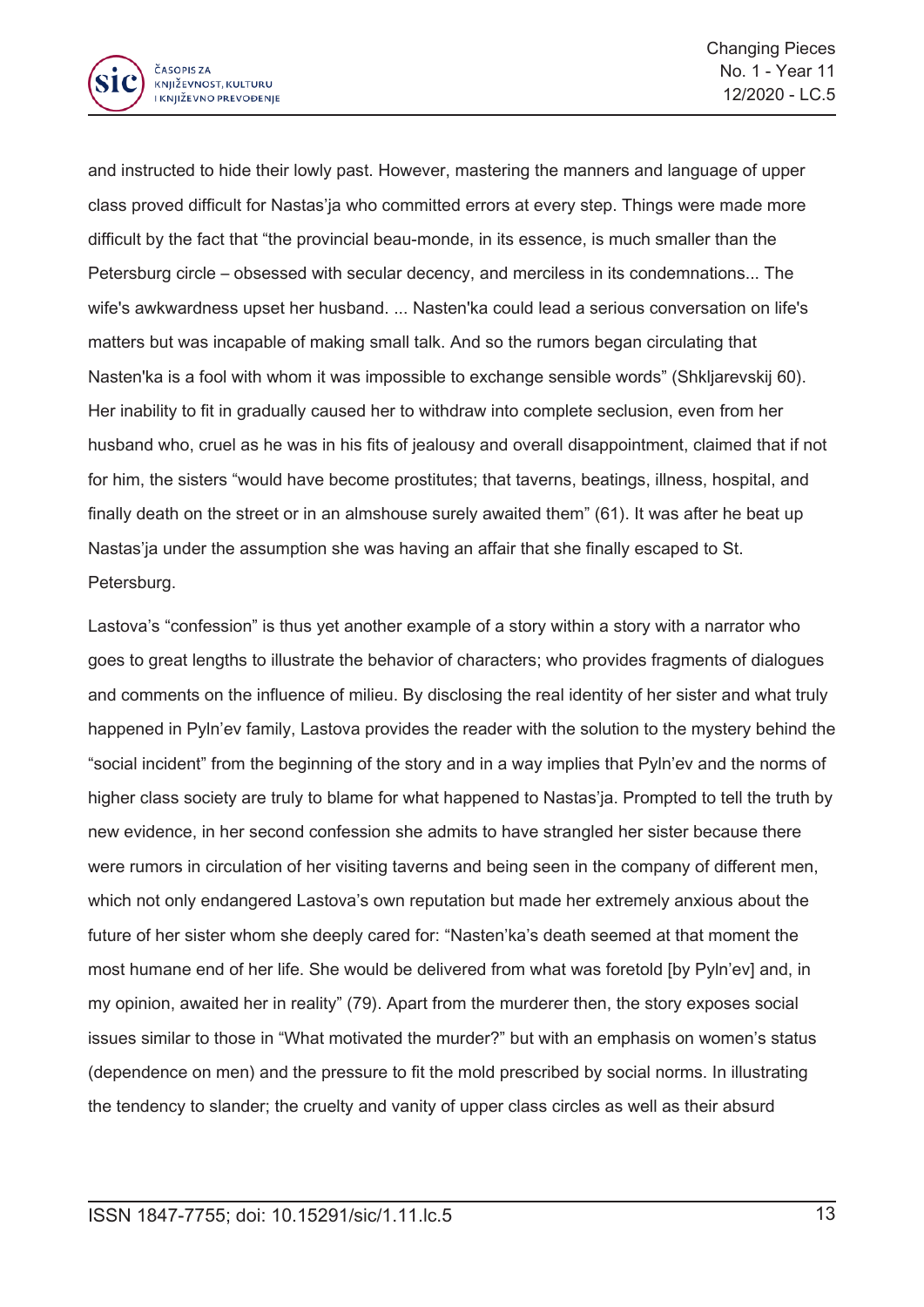

practices which led Lastova to commit <sup>a</sup> murder rather than endure stigmatization of herself and her sister, Shkljarevskij takes on <sup>a</sup> role of social critic.

Moreover, the author's criticism is combined with <sup>a</sup> certain sense of compassion expressed via two elements – the investigator's empathy and the stories' closure. In "What motivated the murder?" the judicial investigator admits that he infinitely loves and respects Antonina, whose fate was strangely similar to that of his own mother in her youth and that, although he dealt with much complicated cases during his career, "none of them were so difficult" for him (27). Because he is considerate and protective of her, there is no actual interrogation. When Nikolaj reveals he killed Valerian the investigator, fearing Antonina would suffer even more, advises him to reconsider his confession. The last information we are given is that Nikolaj "cleverly slipped away in an unknown direction" (44). Similarly, in the "Tale of <sup>a</sup> Judicial Investigator" upon learning that Lastova turned to faith and was doing charity work, but transformed from an energetic woman to <sup>a</sup> pale entity weaker than <sup>a</sup> child, obviously tortured by her own consciousness, he feels deeply sorry for her and regrets not taking measures slower when confronting her. However, anxious to protect the reputation of her family, Lastova steals the crucial evidence (ring) and accuses the investigator of molesting her. As <sup>a</sup> result he is removed from the case and she is free to leave the country. In "A Secret Investigation", Krjukovskaja has half <sup>a</sup> year before the judicial investigator puts her biography together (which functions as the essential source of clues revealing the circumstances and motives behind the crime in Shkljarevskij's stories, as established by now) and finally apprehends her. The delayed arrest can be viewed as <sup>a</sup> sort of consolation for the woman who married <sup>a</sup> tyrant (whom she also poisoned) and suffered at the hands of <sup>a</sup> swindler and blackmailer, German Hristianovich Kebmezah, who "like <sup>a</sup> spider, entangled these two women [Krjukovskaja and her mother] in his webs from all sides" (100). The investigator's empathy and the closures of the three stories then imply that when judging <sup>a</sup> criminal, one should bear in mind that the individual is often <sup>a</sup> product of sociocultural circumstances, one that ought to be heard if anything is to be done about improving society. In other words, such closures suggest that Shkljarevskij considers social analysis to be of greater importance than the display of the arrest and the punishment of <sup>a</sup> criminal.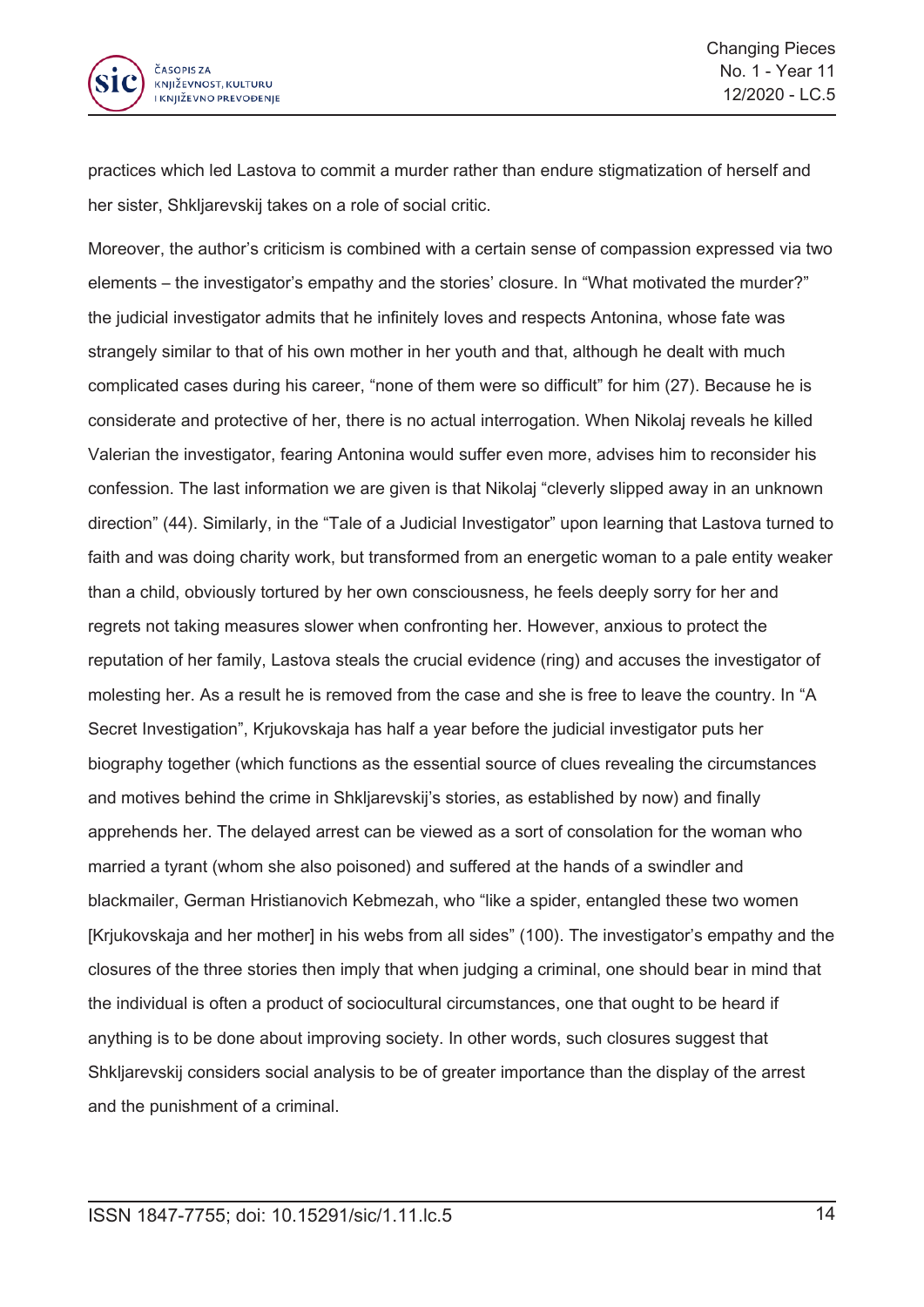

The endings of Poe's stories also lack the depiction of the culprit's apprehension but to the degree that the reader feels somewhat tricked. For instance, in "The Murders in the Rue Morgue" the killer turns out to be an escaped orangutan that learned how to use <sup>a</sup> razor by secretly watching his master shave. As Rosenheim states: ". . . no reader could reasonably be expected to include animals in <sup>a</sup> list of potential murderers" (81). Since the animal's owner is considered innocent, there is no actual human culprit. The investigation in "The Mystery of Marie Rogêt" focuses on defining the circumstances of the victim's disappearance and murder, while the killer's identity and motives seem to be secondary. Accordingly, the story ends with <sup>a</sup> note that: "This boat shall guide us, with <sup>a</sup> rapidity which will surprise even ourselves, to him who employed it in the midnight of the fatal Sabbath. Corroboration will rise upon corroboration, and the murderer will be traced" (Poe, Selected 248). Some readers see this denouement as disproportionate to the protracted narrative setup and therefore unsatisfying (Rosenheim 81). In "The Purloined Letter" Dupin's assignment is to find and steal back the letter from the Minister D who, at the end of the story, is only said to be awaiting his political destruction. It can be concluded that Poe, the same as Shkljarevskij, considers the apprehension and punishment of the criminal to be of little importance and instead underscores the very analysis. Nevertheless, the focus is not set on social analysis like in the works of the Russian author, but on the analytical process itself. The analysis has intrinsic value for Dupin, who is driven to investigate the cases precisely because they are insoluble for the police, while the monetary compensation seems to be <sup>a</sup> bonus. One could almost term his 'poetics' as "the analysis for analysis' sake". Unlike Shkljarevskij who takes the reader for an emotional roller coaster via the suspect's biography, Poe omits nearly all factors that could hinder ratiocination. Even when Dupin enters the mind of the sailor in "The Murders in the Rue Morgue", or Marie – the victim in the second story – their thoughts are rationally articulated without much emotion so as to allow pure analysis. The reader may be appalled by the state of the body or by the murder, but because the clues are provided via newspapers excerpts serving as <sup>a</sup> type of buffer zone between the suspects and the reader the latter is left with <sup>a</sup> "sober mind" and emotionally uninvested.

Furthermore, the detectives' physical exploits are few and in majority of cases relegated to the background in favor of the analytical aspect. Poe's protagonists spend most of their time analyzing newspaper reports and talking to each other or the prefect. Dupin does draw <sup>a</sup> pistol once (when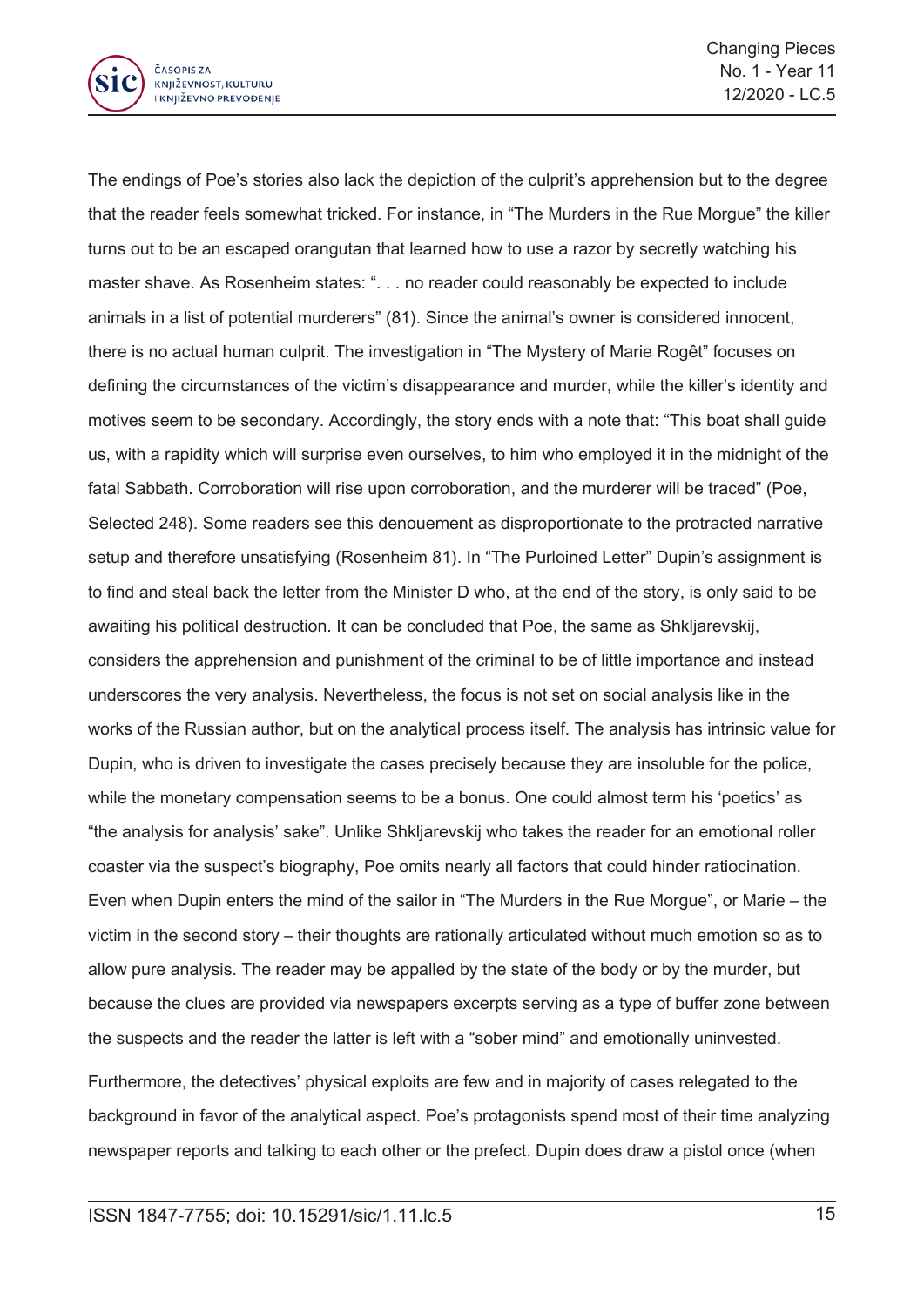

facing the sailor in "The Murders in the Rue Morgue") but only to place it "without the least flurry, upon the table" (Poe, Selected 149) and hear the involved party confirm his theory. Similarly, his visit to Minister D's office and the stealing back of the purloined letter pass without any physical confrontation and emphasize Dupin's successful analysis of and identification with the Minister. Although he visits crime scenes more frequently than Dupin, the primary activity of Shkljarevskij's judicial investigator amounts to the passive listening of suspects to such an extent he could be called <sup>a</sup> different type of 'armchair detective.' In "A Secret Investigation" he employs the method of surveillance (solely because he is located across from Kebmezah by coincidence) and disguises himself only to once again become <sup>a</sup> passive listener as Atomanichenkov provides him with information on Kebmezah, crucial for the analysis of Krjukovskaja's actions. The search of premises or detaining of <sup>a</sup> criminal fall to the local police and are often summarized in <sup>a</sup> single sentence.

It is also in favor of the analytical aspect that neither of the authors elaborates on the identity of the detective. Although, Shkljarevskij could be said to have an additional reason; by designating his protagonist only as <sup>a</sup> judicial investigator with mediocre abilities and as flawed due to having "too much of what is called 'emotion'" (44), Shkljarevskij makes him not only equal to other people but <sup>a</sup> part of collective – the representative of those eager to understand and improve their society. Instead of elaborating on Dupin's personality and private life, Poe gives priority to the mathematical workings of his mind. Even his companion's main role is to encourage Dupin to reveal his ratiocinative feats and go on "very much as if in <sup>a</sup> soliloquy" (Poe, Selected 135), as well as to marvel at his brilliance, which additionally elevates the success of his analysis. Most of what we know of Dupin is related to his methodology. Poe endows him with an impeccable intuitive mind, precise deductive logic combined with artistic imagination and the ability to identify with the criminal, making him the ideal investigator, unique in his talent and superior even to the police prefect, all of which separates him from the mediocrity of official authorities. In fact, Dupin functions as the rationalist superhero challenged solely by the apparently inexplicable (Morse 98). That is also why his status of an amateur detective is crucial: he cannot waste time on everyday crimes which would "bore him and insult his intelligence" (98). In other words, rather than depicting the detective as <sup>a</sup> part of the collective, an ordinary man who investigates mundane crimes revealing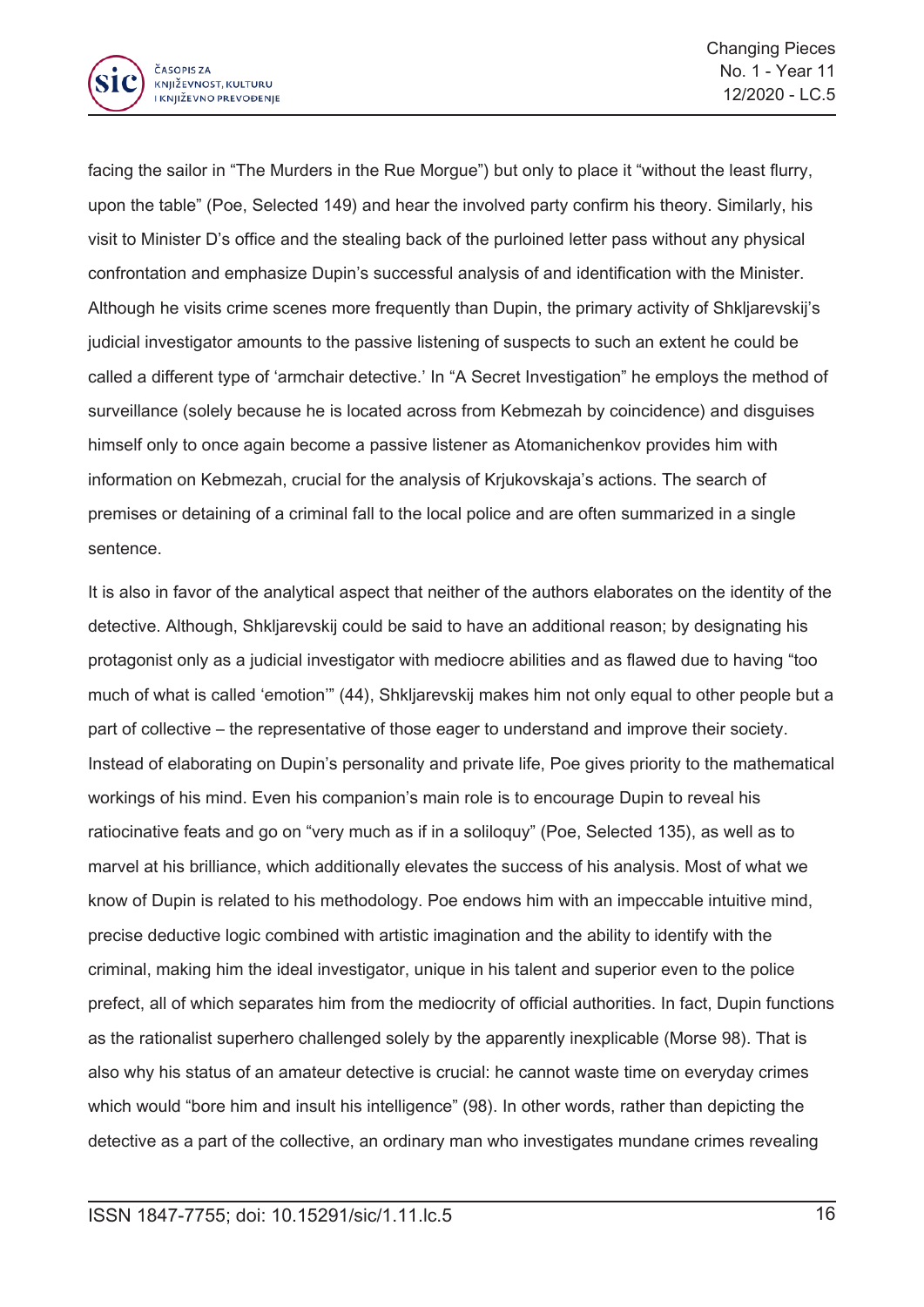

the shortcomings of society like Shkljarevskij does, rather than showing imperfections that render one human, Poe prioritizes and advocates individualism and idealism both via his investigator and the story's plot.

### **4.**

The reasons for the differences between the authors' methods can be traced to their cultural backgrounds, for people do not live in vacuum but are exposed to shifting trends and certain influences of society they live in. In this regard, the individualism and idealism evident in Poe's 'tales of ratiocination' can be said to mirror the characteristics of the American national mind and the Romantic movement in the 19th century.

Because America was settled by people who expected and yearned to improve their conditions, idealism became <sup>a</sup> trait of their national personality, which then reflected itself in their literature rich in idealistic expression (Darnall 186-87). It became the root of their philosophy which saw reality as existing "primarily in the ideal world—that is, in the mind—while the material world merely reflected that universe" (Phillips and Ladd 5). Idealism of romantics was also visible in their conviction that the human beings were capable of rising above their animal instinct and of governing their lives in accordance with higher principles of social equality, freedom, and human rights (5).

Individualism, on the other hand, found its utterance in the principle of "individual opportunity – that every man is entitled to life, liberty and the pursuit of happiness", in material, intellectual and spiritual independence, and in personal initiative of the authors who strived after originality and broke with past traditions (Darnall 188-89). Because human beings were seen as having strong will attached to spirit and mind, which also meant capable of appropriately using insight and imagination, the individual was seen as master of his fate, able to self-create and, thus, responsible for their situation in life which divorced him from the structural and institutional influences of society (Epstein 57). As Low says: "In no other try, has individualism been given such free play, or so molded the whole life of <sup>a</sup> people, as in America. In America society is nothing; the individual is everything" (qtd. in Darnall 188).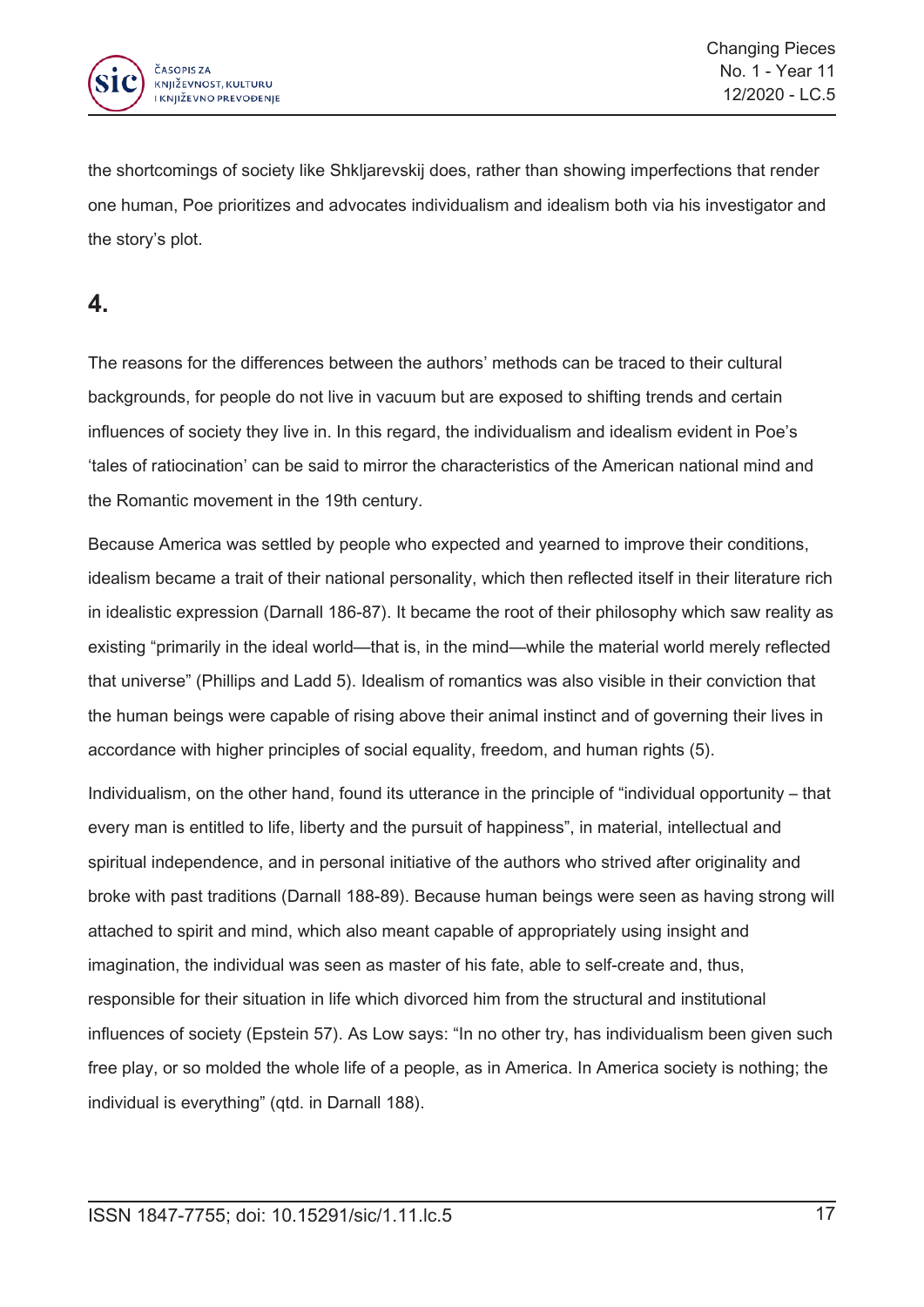

F. M. Darnall recognizes these traits of an American mind in Poe himself, for instance, in the fact that he "discarded the past traditions of poetry to venture into new fields and untrodden paths" (198). Accordingly, it can be said that Poe's protagonist who is unique in his eccentricity and deductive prowess and excels above all in solving mysteries, who shows intellectual independence and always strives for idealism represents the embodiment of such Americanism.

In Shkljarevskij's works, we can recognize the tendencies of Russian Realism, which reached its zenith between 1855 and 1880 and was characterized by civic involvement and intense compassion of the writers illuminating the images of mankind imprisoned by its own ideologies (Freeborn 248, 259). In fact, the themes of civic criticism were first introduced by Aleksandr Radishchev at the end of the 18th century (Andrew, Second Half ix-x). This tradition was then built upon by Pushkin, Lermontov and Gogol and still further developed by Turgenev, Dostoevskij, Tolstoj and Chekov (Andrew, Second Half ix-x). Especially influential was literary critic Vissarion Belinskij, whose views in the 1830s and 1840s on the social function of art and the involvement of the artist with society added much to the changes in the complexion of later 19th-century Russian literature (Andrew, Rise 114). Belinskij held that "The man of letters must necessarily be <sup>a</sup> critic of his society from the left . . ." (Peace 190).

In 1855 yet another influential critic, Nikolaj Chernyshevskij published an essay "Aesthetic Relations of Art to Reality" ("Esteticheskie otnoshenija iskusstva k dejstvitel'nosti"). Stressing that literature should serve utilitarian purposes he, together with other radical critics, defined realism as "almost scientific description of the underside of existing social reality", interpreted the works of realists in this manner and encouraged those who wrote critically of present realities whilst pointing toward <sup>a</sup> better future (Freeborn 248, 259). Included in their doctrine was "a critique of the family and promotion of what we would now call feminism" (249), the themes that appear to be quite relevant in Shkljarevskij's tales.

Other groupings of intelligentsia of that time included the liberals, who sought their inspiration in the West, and the Slavophiles, the far-right wing advocating the return to the religious bases. Regardless of orientation, they all claimed "to speak for 'the people' (Freeborn 252-53), and not only the "thick journals" but the literature, which could not escape the political realities of the period, "served to reflect the[ir] ideas, illuminate them and transmit them, while also molding them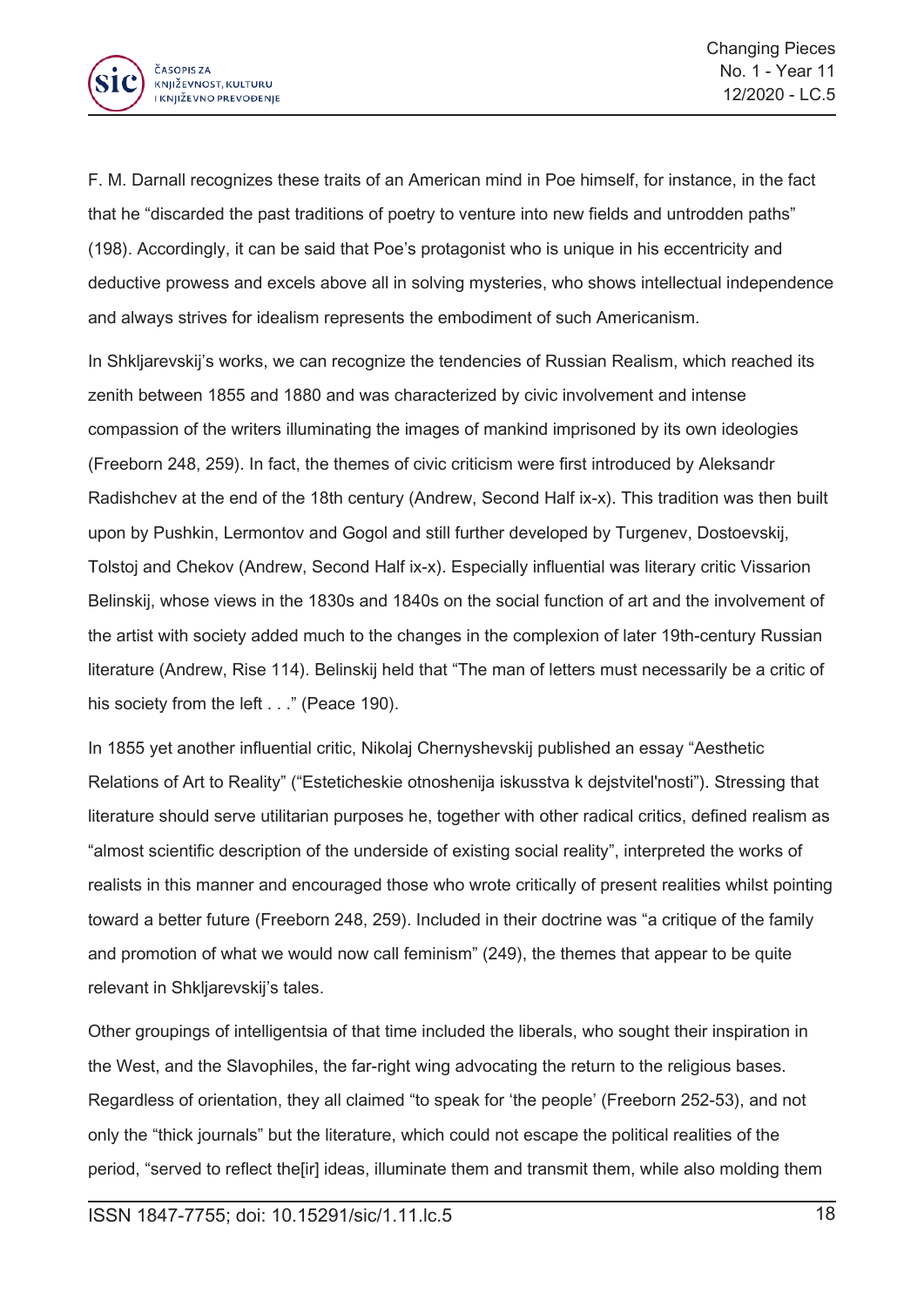

and transforming them" (Freeborn 253, 256). Consequently, the realist literature depicted <sup>a</sup> multitude of characters, lives and relationships in great depth and the prevailing themes became "justice in human relations, in determining the degree of guilt between generations, between nations, between the criminal and the law" and as the concern with the inherent value of the individual grew – justice for the individual (Freeborn 257). The latter was the result of increasing awareness of scientific approaches to the study of human personality based on anthropological principles and the notion of human psychology as highly complex (Freeborn 257). Hence, the literature explored the experiences of individuals and sought to enfranchise not only the positive hero, but the murder, the outcast (Freeborn 257). Shkljarevskij, whose stories reveal the shortcomings of Russian society in the fates of his characters and problematize on justice for the individual from the empathic standpoint, clearly wrote under the influence of Realism.

### **5.**

The analysis has shown that Shkljarevskij's approach to writing detective stories is similar to Poe's in many ways: the titles indicate their genre; the central crime is always murder in order to draw and maintain the reader's attention as well as stimulate him/her to join in the investigation. In the introductory part the author cautions the reader to be alert and observant of the details as they can serve as clues leading to the solution of the mystery, and then the example of deduction is provided. Shkljarevskij embraces Poe's idea – which remained largely unimplemented in his own tales – of carefully studying the countenance of characters, thus enabling the reader to make conclusions easier. The culprits are regularly revealed but their arrest is more of an exception than <sup>a</sup> rule because the authors foreground analysis (in Shkljarevskij's stories empathy is the additional factor). For the same reason neither of them elaborates on the identity of the investigator nor displays their physical exploits.

There is, however, <sup>a</sup> difference in the aspect of analysis they value. Whilst Shkljarevskij tackles sociocultural equations, Poe seems to value equations themselves. We listen to the narrator list the analyst's abilities; to Dupin analyze newspaper reports or prefect's findings, explain inanimate clues or the process of his own identification with either the criminal or the victim, whilst the priority in Shkljarevskij's stories is the mind of the suspect and the sociocultural context it reveals. It seems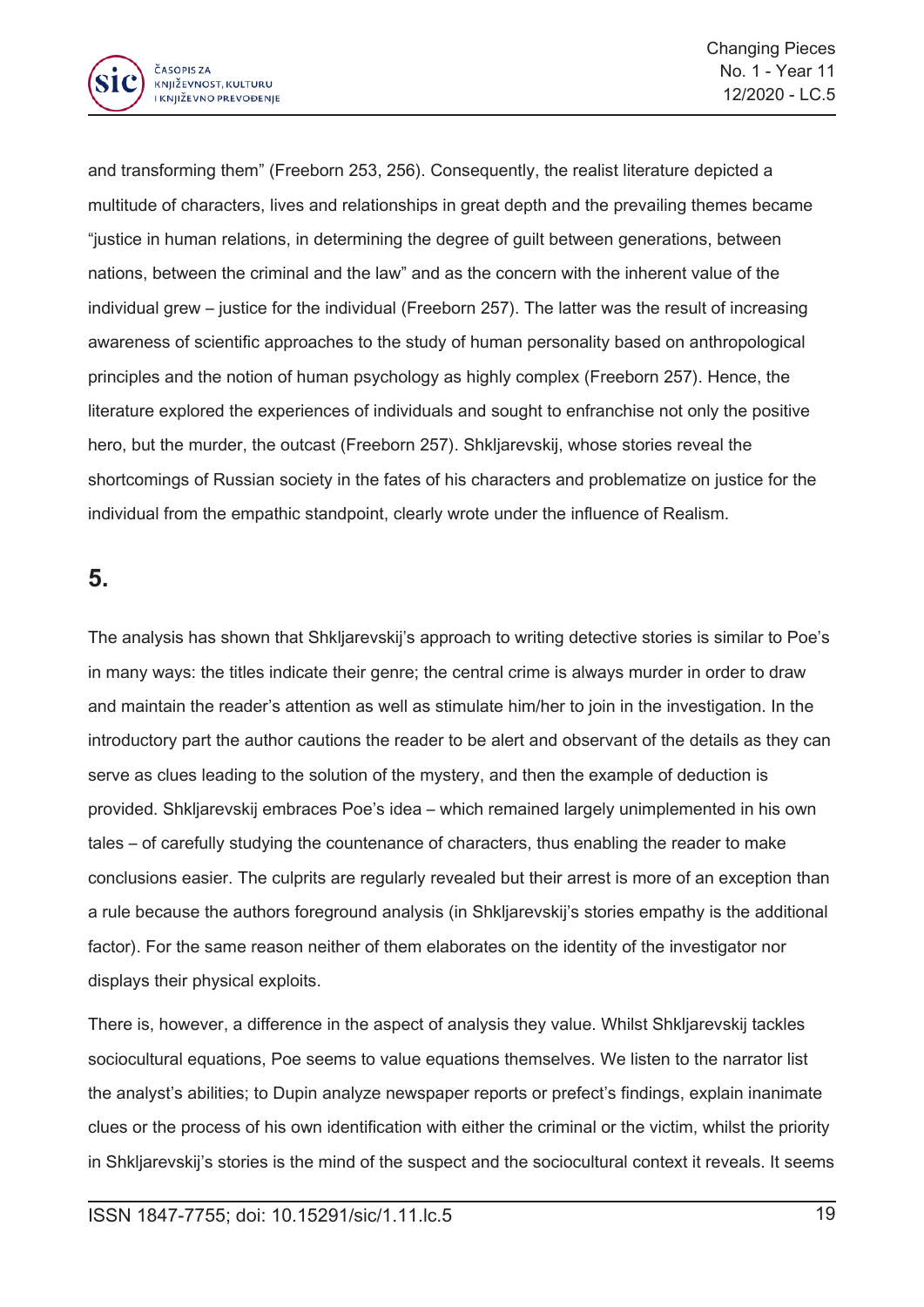

that the main quest of his judicial investigator amounts to assembling the fragments of the suspect's biography to gain insight into social influences that shaped their personality and the circumstances that led them to commit <sup>a</sup> crime. Or rather, to reveal the indirect culprit – society with its many issues such as violence against women, the pressure to fit the mold prescribed by social norms or be stigmatized, neglect of illegitimate children, etc.

But this difference in the authors' focus can be traced to their cultural backgrounds. Idealism and individualism evident in Poe's tales can be recognized as characteristics of the American national mind and the Romantic movement, while social criticism and compassion for the criminals, who are actually the victims of flawed society in Shkljarevskij's stories, can be ascribed to the poetics of Russian Realism. Some would perhaps say that by removing the detective from the text in favor of the culprit's elaborate confession Shkljarevskij tricked the reader; that the deductive game, which was supposed to provide mental exercise, was brought to <sup>a</sup> halt and failed. But one should refrain from viewing Russian literature completely through the prism of American standards and take into account that Russian authors of that period had <sup>a</sup> different priority – to critically view society. By illustrating the murder's background and sociocultural influences defining his/her actions, Shkljarevskij prompts the reader to contemplate on the situation and pose questions such as whether the crime would have happened at all if society was different; to what extent is the murderer really to be blamed; or even whether the reader would have done the same if in <sup>a</sup> similar position. In other words, he encourages the reader to take up an active and twofold role – to play the game of detection and to remain vigilant of social issues. The stories themselves are of dual nature as they combine mental and moral exercise; integrate both the devices introduced by Poe in his tales of "ratiocination" and the tendencies promoted by the authors and literary critics of Russian Realism.

#### **Works Cited**

Andrew, Joe. Russian Writers and Society during the Rise of Russian Realism. Palgrave Macmillan, 2014.

Andrew, Joe. Russian Writers and Society in the Second Half of the Nineteenth Century. Palgrave Macmillan, 2014.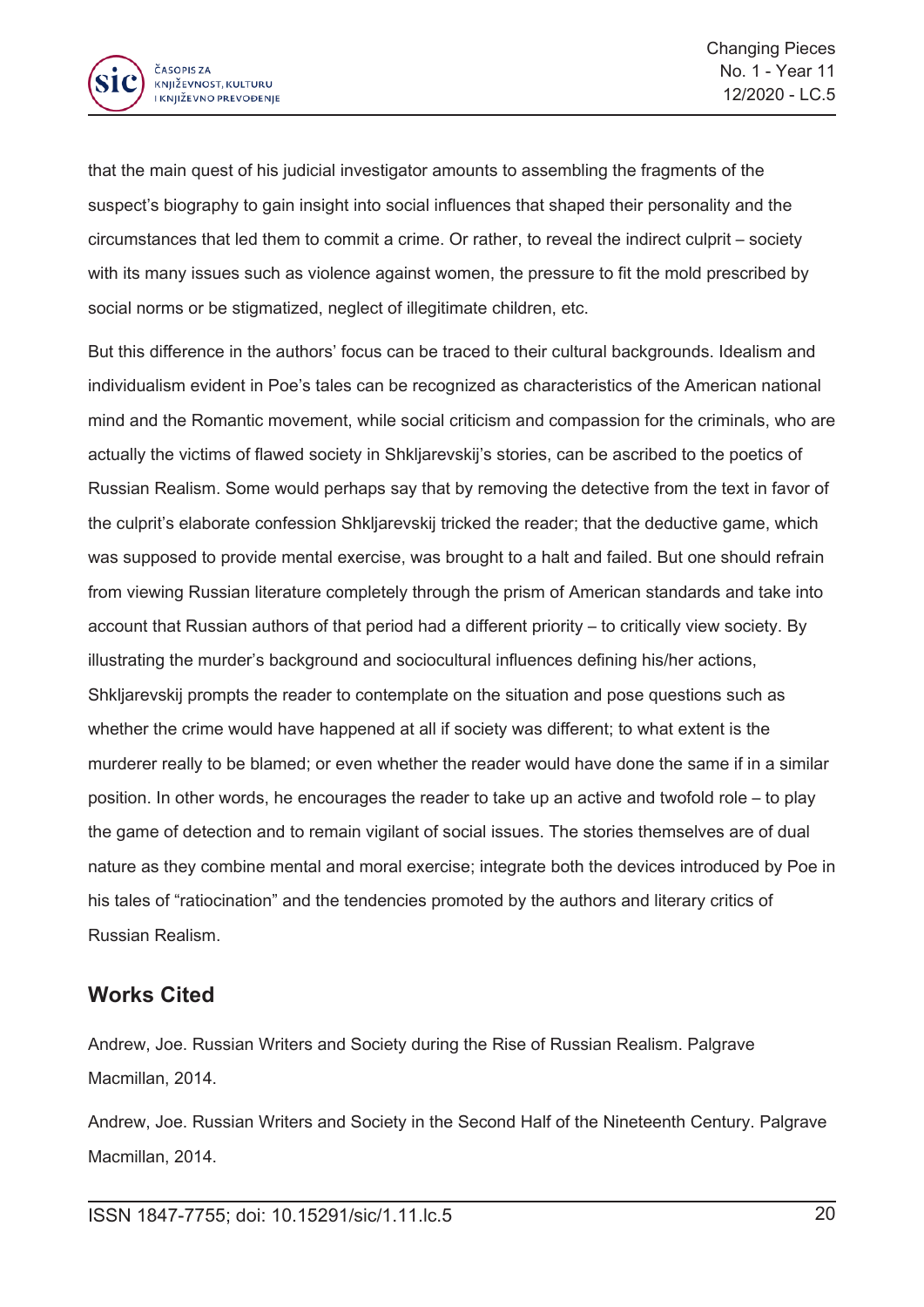

Astrov, Vladimir. "Dostoievsky on Edgar Allan Poe." American Literature, vol. 14, no. 1, 1942, pp. 70-74.

Daly, Jonathan. Crime and Punishment in Russia: A Comparative History from Peter the Great to Vladimir Putin. Bloomsbury Academic, 2018.

Darnall, F. M. "The Americanism of Edgar Allan Poe." The English Journal, vol. 16, no. 3, 1927, pp. 185-92.

Dostoevskij, Fedor Mihajlovich. "Tri rasskaza Edgara Poe." Vremja, Jan. 1861, pp. 230-31.

Dubose, Martha Hailey. Women of Mistery: The Lives and Works of Notable Crime Novelists. Thomas Dunne Books, 2000.

Eliot, T. S. "Wilkie Collins and Charles Dickens." Selected Essays, 1917–32. Faber, 1932.

Epstein, M. William. The Masses are the Ruling Classes: Policy Romanticism, Democratic Populism, and Social Welfare in America. Oxford University Press, 2017.

Freeborn, Richard. "The Nineteenth Century: The Age of Realism, 1855-80." The Cambridge History of Russian Literature, edited by Charles E. Moser, Cambridge University Press, 2008, pp. 248-332.

Grossman, Joan Delaney. Edgar Allan Poe in Russia: A Study in Legend and Literary Influence (Colloquium Slavicum). Jal-Verlag, 1973.

James, P.D. Talking About Detective Fiction. Alfred A. Knopf, 2009.

Kibal'nik S. A. 2017. "'Sudebnyj sledovatel'" <sup>v</sup> Russkoj detektivnoj literature 1860—1880 gg. ot Aleksandra Shkljarevskogo do Chehova." RUDN Journal of Studies in Literature and Journalism, vol. 22, no. 3, pp. 384-97.

Knight, Stephen. "The Golden Age." The Cambridge Companion to Crime Fiction, edited by Martin Priestman, Cambridge University Press, 2003, pp. 77-94.

Knight, Stephen. Crime Fiction, 1800-2000, Detection, Death, Diversity. Palgrave Macmillian, 2004.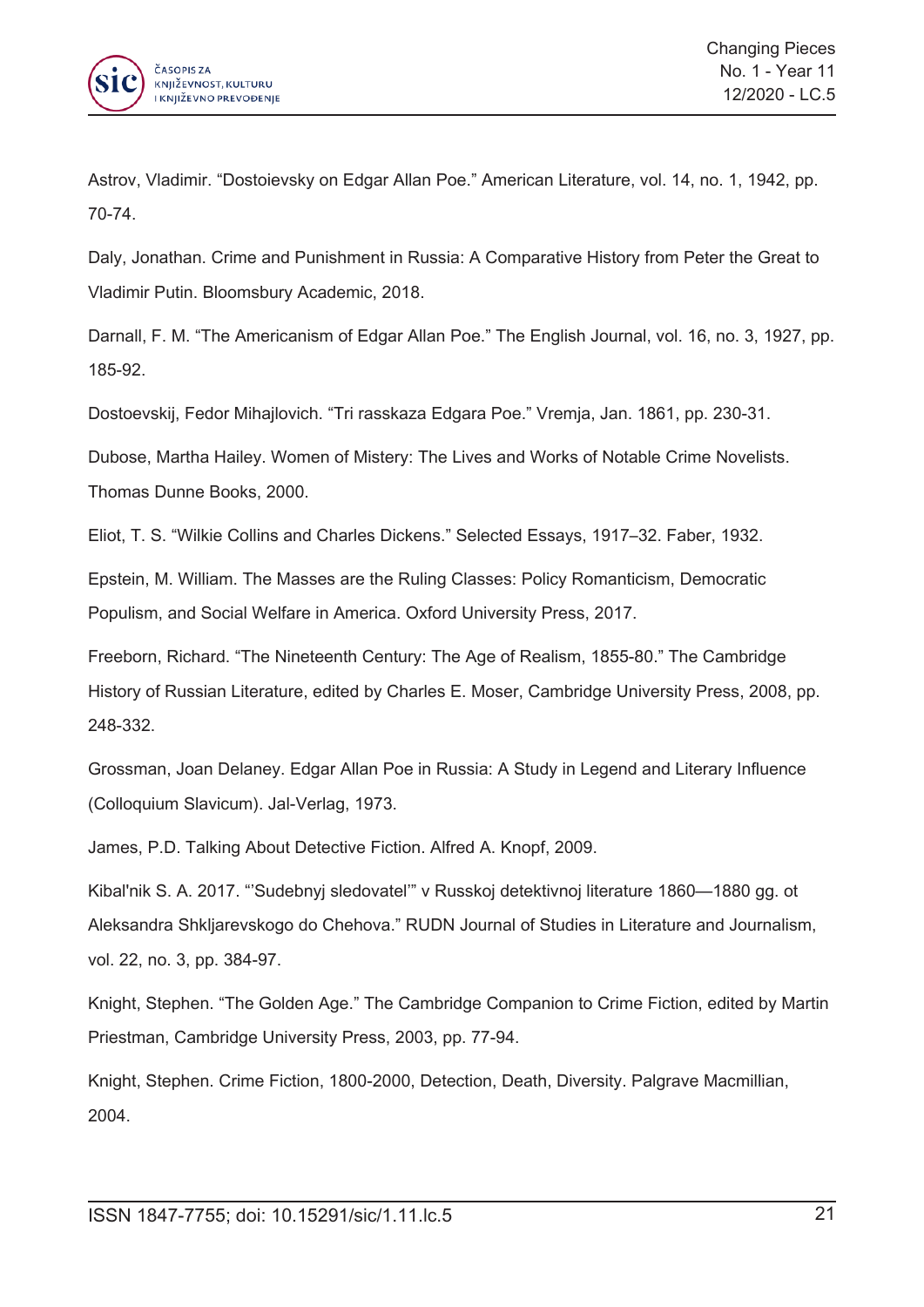

Maida, Patricia D. Mother of Detective Fiction: The Life and Works of Anna Katharine Green. Bowling Green State University Popular Press, 1989.

Messac, Régis. Le 'Detective Novel' et l'Influence de la Pensée Scientifique. Champion, 1929.

Morse, David. American Romanticism, Volume 1: From Cooper to Hawthorne. Palgrave Macmillan, 1987.

Mosse, W. E. Alexander II and the Modernization of Russia. Collier Books, 1976.

Niebuhr, Gary Warren. Make Mine <sup>a</sup> Mystery: A Reader's Guide to Mystery and Detective Fiction. Libraries Unlimited, 2003.

Osipova, El'vira. "O perevodah Edgara Po <sup>v</sup> Rossii." Literatura dvuh Amerik, no. 2, 2017, pp. 141- 55.

Overina, K. S. "'Drama na ohote' A. P. Chehova <sup>v</sup> kontekste russkogo ugolovnogo romana." Russkaja filologija, no. 24, 2013, pp. 71–79.

Peace, Richard. "The Nineteenth Century: the natural school and its aftermath, 1840 1855." The Cambridge History of Russian Literature, edited by Charles E. Moser, Cambridge University Press, 2008, pp. 189-247.

Phillips, Jerry, and Andrew Ladd, editors. Romanticism and Transcendentalism (1800-1860). Facts on File, 2006.

Poe, Edgar Allan. Selected Tales. Penguin Books, 1994.

Poe, Edgard [sic]. "Zagadochnoe ubijstvo." Syn Otechestva, no. 11, Mar. 1857, pp. 250-54; no. 12, March 1857, pp. 271-75.

Priestman, Martin. Crime Fiction from Poe to the Present. Northcote House, 1998.

Razin, Vladimir. V labirintah detektiva: ocherki istorii sovetskoj i rossijskoj detektivnoj literatury XX veka. E-book, 2000, detective.gumer.info/txt/razin.doc, Accessed 23 July 2020.

Rejtblat, A. I. "'Russkij Gaborio' ili uchenik Dostoevskogo?" Chto pobudilo k ubijstvu? (Rasskazy sledovatelja), edited by Aleksandr Shkljarevskij, Hudozh. lit. 1993, pp. 5-13.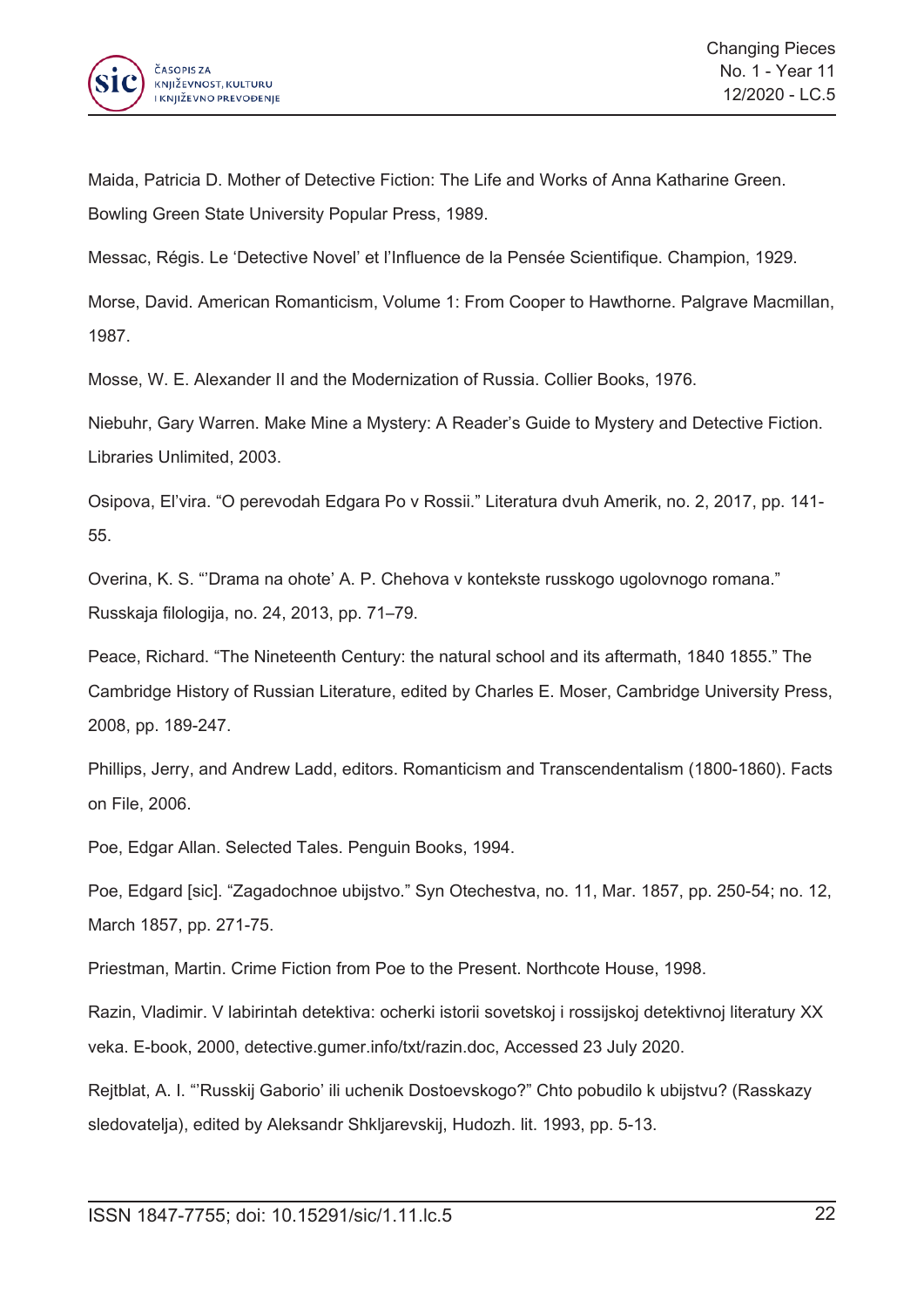

Rejtblat, A.I. Ot Bovy k Bal'montu i drugie raboty po istoricheskoj sociologii russkoj literatury. Novoe literaturnoe obozrenie, 2009.

Rosenheim, Shawn. "Detective Fiction, Psychoanalysis, and the Analytic Sublime." Edgar Allan Poe's 'The Tell-Tale Heart' and Other Stories, edited by Harold Bloom, Bloom's Literary Criticism, 2009, pp. 81-103.

Schutt, Sita. "Rivalry and Influence: Nineteenth-Century French Detective Narratives." The Art of Murder, edited by Gustav Klaus and Stephen Knight, 1998, pp. 38-49.

Shaulov S. S. "Predislovie k publikacii 'Tri rasskaza Edgara Poe.'" Dostoevskij: Sochinenija, pis'ma , dokumenty: Slovar'-spravochnik. SPb, 2008, pp. 243-44.

Shilova, Natal'ja Leonidovna. "Ob odnom literaturnom vlijanii: rasskaz 'otchego on ubil ih?' A. A. Shkljarevskogo i 'Zapiski iz mertvogo doma' F. M. Dostoevskogo." Uchenye zapiski Petrozavodskogo gosudarstvennogo universiteta, vol. 178, no. 1, 2019, pp. 35-40.

Shkljarevskij, Aleksandr. Chto pobudilo k ubijstvu? Rasskaz sudebnogo sledovatelja. Sekretnoe sledstvie. RIC Literatura, Mir Knigi Ritejl, 2011.

Shpilevaja, Galina Aleksandrovna. "A. A. Shkljarevskij i E. Gaborio: rodonachal'niki "policeskogo" romana." Vestnik KGU im. N.A. Nekrasova, no. 5, 2012, pp. 145-49.

Thoms, Peter. "Poe's Dupin and the Power of Detection." The Cambridge Companion to Edgar Allan Poe, edited by J. Kevin Hayes, Cambridge University Press, 2002, pp. 133-48.

Unrue, Darlene Harbour. "Edgar Allan Poe: The Romantic as Classicist." International Journal of the Classical Tradition, vol. 1, no. 4, Spring 1995, pp. 112-19.

Van Dine, S. S. "Twenty rules for writing detective stories." American Magazine, Sept. 1928.

Whitehead, Claire. "Debating Detectives: The Influence of Publitsistika on Nineteenth-Century Russian Crime Fiction." The Modern Language Review, vol. 107, no. 1, Jan. 2012, pp. 230-58.